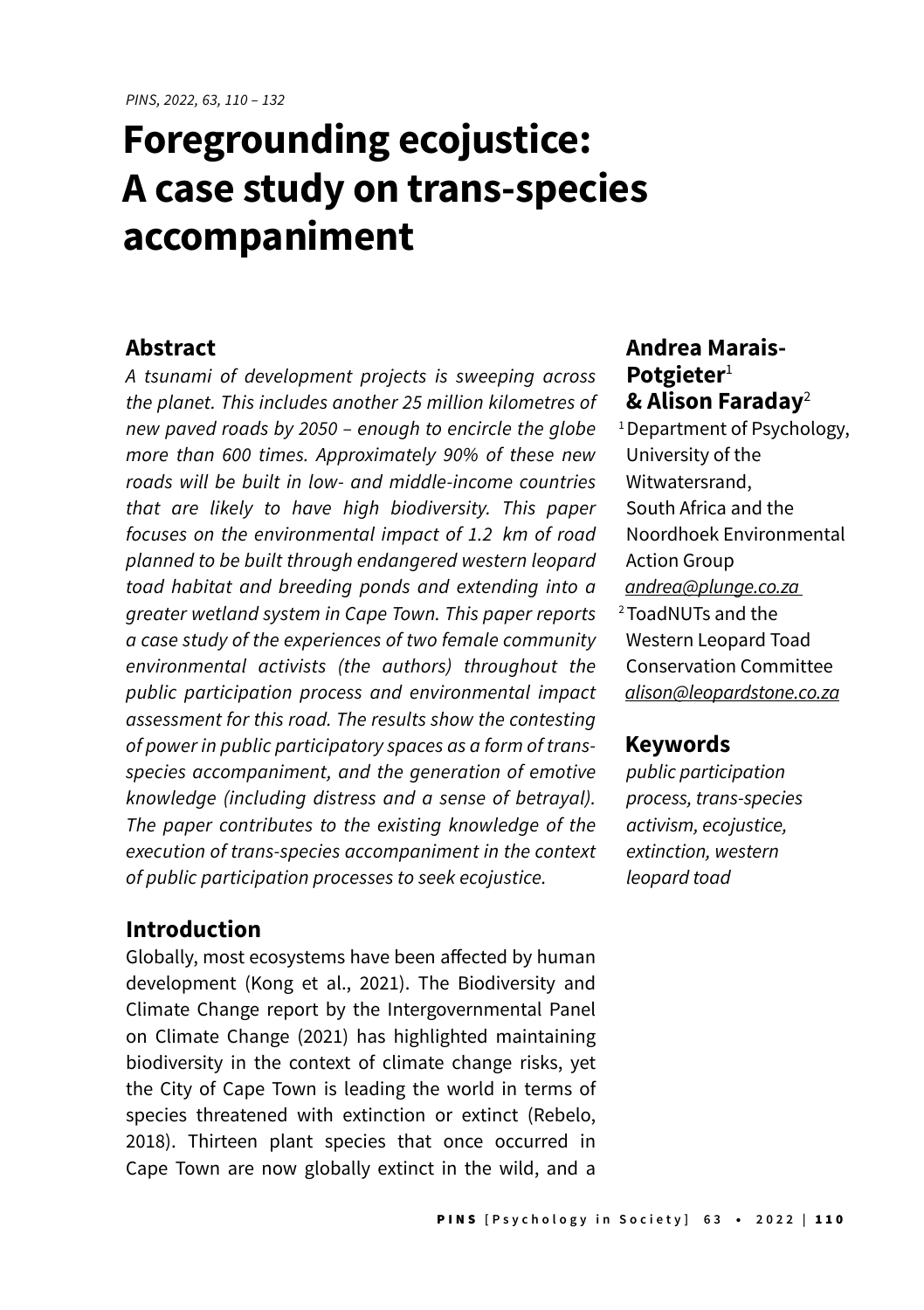further 307 plant and 27 animal species are in imminent danger of extinction (Rebelo, 2018). A quarter of Cape Town's frogs and toads are threatened with extinction with urbanisation being the largest threat (Rebelo, 2018). Roads place significant pressure on the survival of species (Alamgir et al, 2017). With these local environmental challenges, community activism during public participation processes has an important role to play in seeking ecojustice. However, participatory processes (Cooke & Kothari, 2001; Barnes, 2009) and environmental impact assessments (Bond et al., 2021) are riddled with problems.

This case study centres on the experiences of two community-based environmental activists during an environmental impact assessment and public participation process for Houmoed Avenue Extension Phase One (hereafter Houmoed), which began in 2017. This 1.2 km road planned by the City of Cape Town (hereafter referred to as the City) will impact a wetland and three breeding ponds of the endangered western leopard toad (*Sclerophrys pantherina*). The application triggered the National Environmental Management Act, 1998. Houmoed falls partially within a road reserve proclaimed before the value of wetland ecosystems/biodiversity was understood, and long before the current urbanisation and densification pressures in the Noordhoek valley. The Noordhoek wetland has experienced "death by a thousand cuts", and this road stands to be the tipping point for its collapse and the gradual emptying out of the wetland fauna over time (W Harding, personal communication, 22 November, 2019).

## **Ecojustice and trans-species accompaniment**

Ecojustice foregrounds violence against nature, unlike environmental justice that foregrounds how violence against nature impacts humans. Washington et al (2018) and Kopnina (2019) make compelling arguments for the foregrounding of ecojustice, because otherwise in cases where nature and humans are in conflict, nature will be discriminated against. They regard this widening of moral accountability as an important part of society's ethical progress, and as vital to avoid planetary collapse. Ecojustice prioritises concerns for the biosphere and species regardless of their value to humans (Schlosberg, 2004; 2007). Although this foregrounding can be interpreted as misanthropic, Washington et al (2018) argue that it is not, because no individual of any species can survive in isolation from conspecifics or other species. This line of reasoning falls squarely within the mainstay of systems thinking (Meadows, 2008), and ecojustice can in fact be seen to promote future social justice by safeguarding ecosystem services that are essential for society (especially the poor) (Washington, 2018; Fios, 2019). Non-human nature has the right to justice and should be acknowledged as sharing environmental resources with humans and requiring equal access to and use of such resources to live, survive, and thrive (Washington et al, 2018). Cullinan (2003) calls this view "earth jurisprudence", which maintains that nature (and species) has an existential right to exist.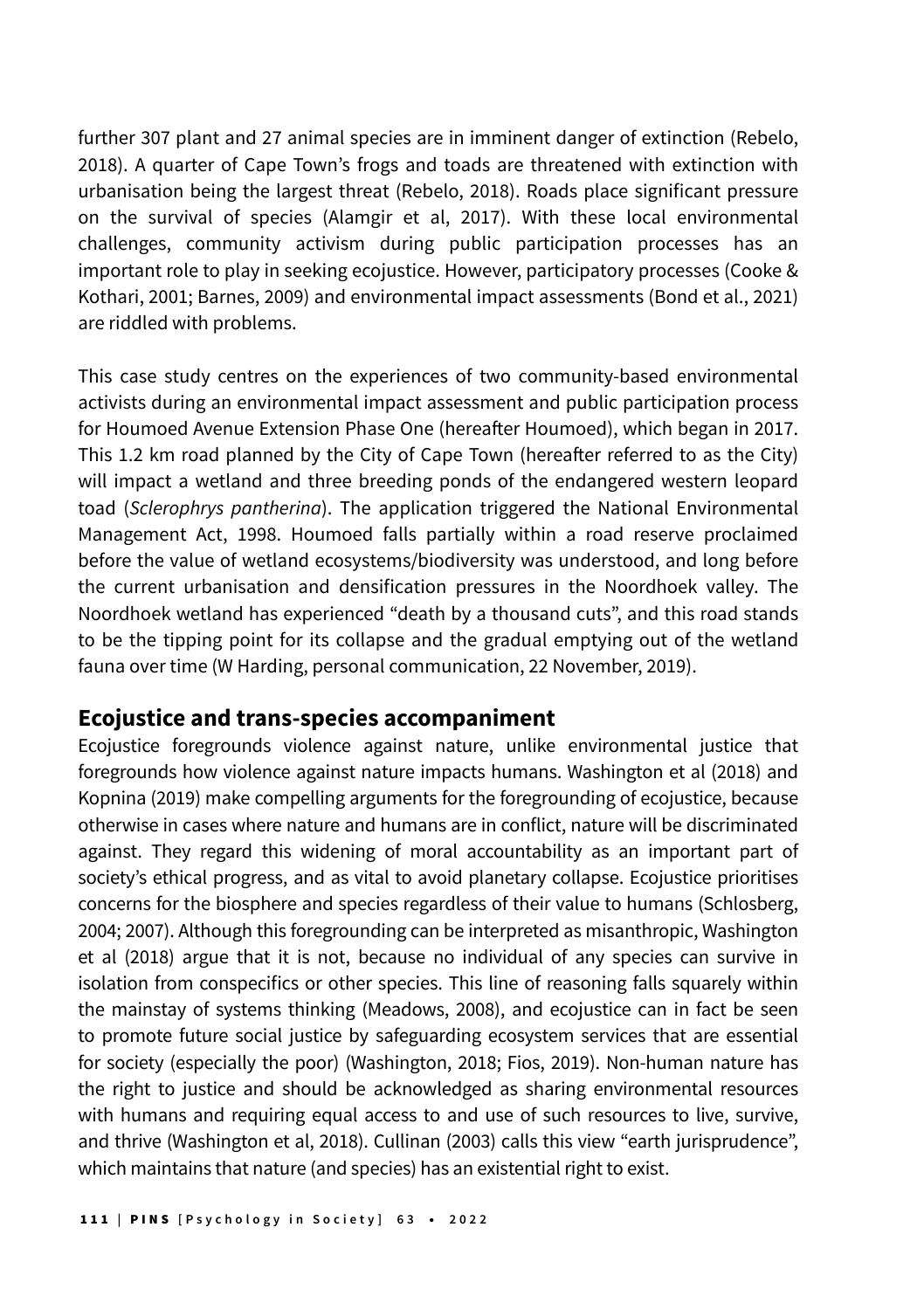There is an overlap between ecojustice (Cullinan, 2003; Schlosberg, 2004) and transspecies accompaniment as a form of liberation psychology (Watkins, 2019; Bradshaw, 2019). Trans-species accompaniment aims to shift dialogues from an anthropocentric focus towards a non-hierarchical, species-inclusive ontology where species "voices" are brought into public participation in search of participatory justice (Bradshaw, 2019). It aims for biospheric egalitarianism (Kopnina, 2014). Farmer (2013: 234) defines accompaniment in homocentric terms, but the authors propose an amendment to the definition to focus on trans-species accompaniment:

"To accompany other species is to go somewhere with them, to acknowledge their right to be free from oppression and exploitation on a journey with a beginning and an end. There is an element of mystery, of vulnerability, of bearing witness. The companion, the accompanier, says: 'I'll go with you and support you on your journey wherever it leads; I'll share your fate.' Accompaniment is about remaining a witness, whether it leads to extinction or protection." (The authors)

Washington et al (2018) call this "representation for nature" where non-human nature is guided and supported as stakeholders in democratic processes rather than objects. Species are seen to have the right to self-determination, mutual flourishment, right to be heard, and not be objectified (Cullinan, 2003). The aim is to ensure action against oppression for liberation by placing one's life alongside species for the common purpose of addressing injustice (Watkins, 2019). Accompaniment is to bear witness to the non-human causalities of colonialism.

"The practice of accompaniment is embodied, requiring that we move alongside those we are accompanying. At the same time, it draws from deep underground springs of radical imagination and spirituality that enable us to create needed commons. Where division, exclusion, and separation are causes of human misery, in practices of accompaniment we cross over the barriers that have been erected, drawing together what has been sundered." (Watkins, 2019: 48)

Psychology is increasingly integrating social justice issues with environmental concerns, such as climate change, into its discourse. Although there has been some exploration of psychology within a trans-species context (Watkins, 2013), there is a limited understanding of what this looks like in the context of activism and the public participation process during development applications in South African biodiversity hotspots. This case study aims to take the reader on a journey with two community activists (the authors, one from ToadNUTs and one from the Noordhoek Environmental Action Group) as they battle the City of Cape Town to protect the endangered western leopard toad from localised extinction.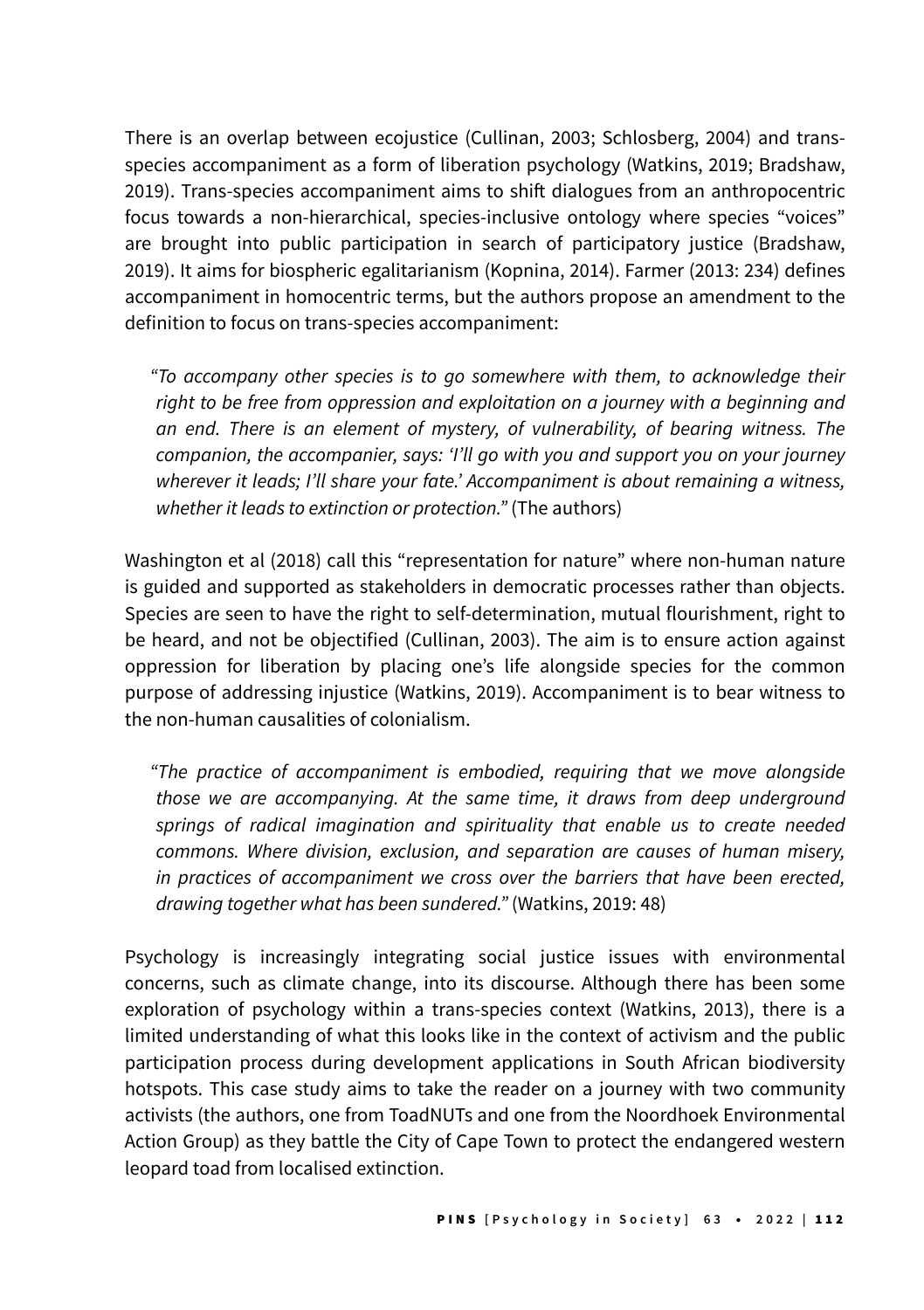# **Case Study**

In 1997 the Cape Metropolitan Council drew up an integrated Noordhoek wetland management plan due to the unfavourable effects of increasing urban development on the delicate environment (Wilkinson, 1999). The wetland is currently managed by South African National Parks, although parts are owned by the City of Cape Town. These authorities have done little to protect this threatened ecosystem, and in 2004 the City of Cape Town made its first attempt to build Houmoed (Figure 1). However, authorisation for the road was set aside by the Ministry of Environmental Affairs and Development Planning in terms of Section 35(4) of the Environmental Conservation Act (Act 73 of 1989). The decision related to the process of public participation, need and desirability, adequacy of information, cumulative impact, and socio-economic impact. Since then, the wetland has been subjected to increased surrounding development pressure from the City of Cape Town's densification policy, unsophisticated poaching, illegal land occupation in the wet areas of the wetland and around one of the Houmoed ponds, invasive alien vegetation, man-made fires, and pollution, all of which have gradually diminished the wetland's functionality and biodiversity.

Growth-centred development prioritises economic growth over people and the biosphere (Van Vlaenderen, 2001). This myopic pattern can be observed within the City where the extent of development is directly proportional to eco-social justice issues (Bradshaw, 2019). The City has a reputation for brutal policies towards the poor in matters related to environmental justice (Green, 2020) as well as numerous environmental failings (Rebelo et al, 2011; Kretzmann, 2019; Olver, 2019; Centre for Environmental Rights, 2020; Green, 2020; Human, 2021). It has also been implicated in cases of corruption (Payne, 2021), painting a picture of a city with a questionable moral compass putting the survival of species at risk.

Since 2007, under the umbrella of the Western Leopard Toad Conservation Committee chaired by the South African National Biodiversity Institute, volunteers (including the ToadNUTs), have been actively saving toads from extinction, particularly during the winter migration period. The City of Cape Town sits on the Western Leopard Toad Conservation Committee as a representative, along with other organisations such as Cape Nature and Table Mountain National Park. Yet this committee was not approached by the environmental assessment practitioner for specialised comment during the public participation process for Houmoed.

The rapid decline in the number of endangered western leopard toads in the suburbs surrounding the wetland may be the "canary in the coalmine". The western leopard toad is classified on the IUCN database as "endangered in the wild" (Measey et al, 2019). This toad is an indispensable indicator species whose existence requires healthy freshwater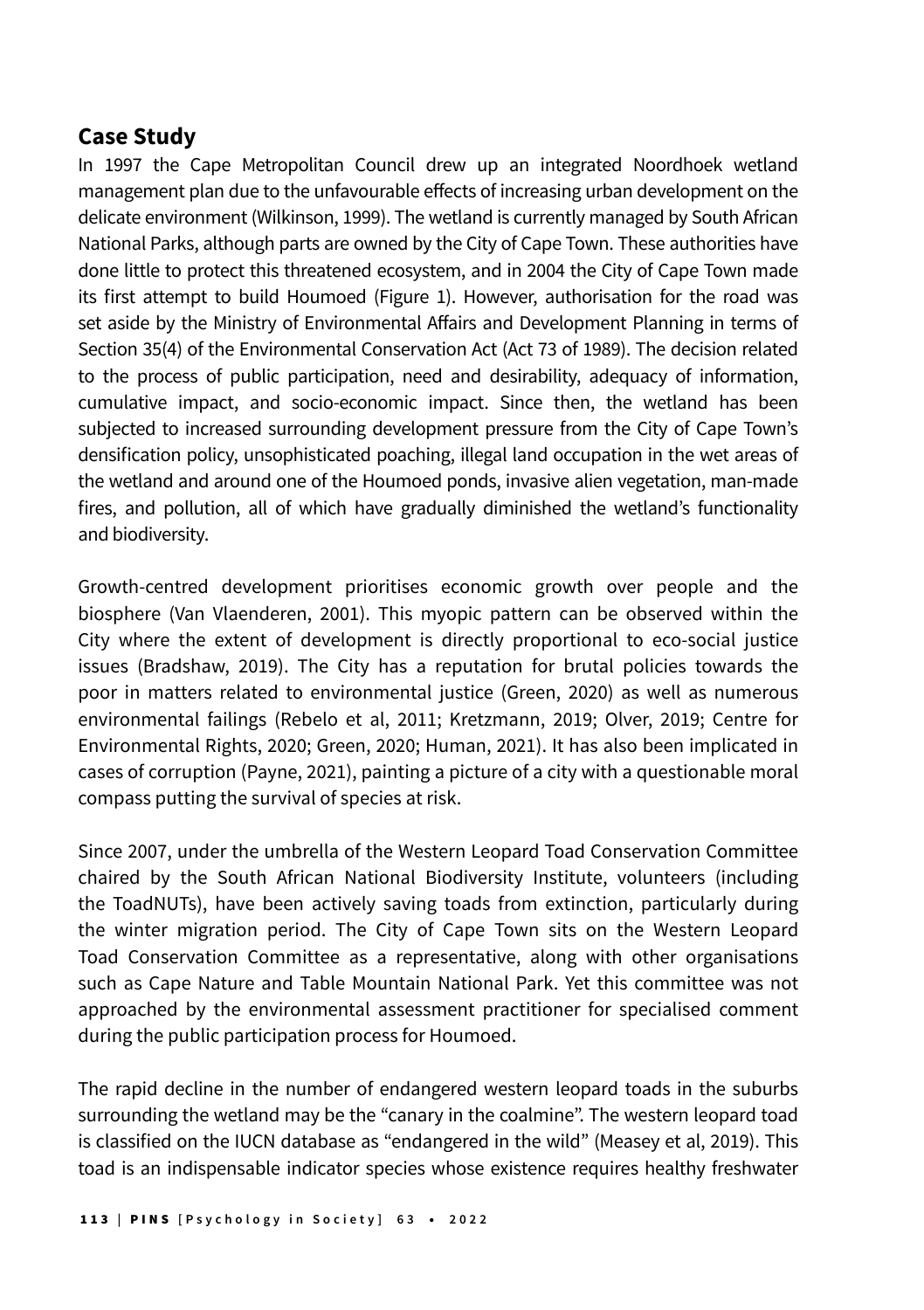

*Figure 1. Noordhoek wetland and Houmoed Road ponds*

\*The yellow line shows the official boundary of the wetland. The ecosystem boundary extends further. \*\*The red oval indicates the Houmoed ponds and where the road is planned.

and connected landscapes (Kruger, 2014). By conserving the western leopard toad, many other amphibians and food chains are protected. However, ToadNUTs recorded only 250 toads (18.8% dead) in Noordhoek in 2021, down from 676 toads (13.6% dead) in 2016. In the area where the road is proposed, no amphibian study has been done to quantify the western leopard toad population, but during the breeding season their calls can be heard from the ponds, and migrating individuals are rescued from surrounding suburban roads. The proposed road lies within their migratory route and breeding area, where satellite males will sit at a distance from the ponds in the path of the proposed road. The associated traffic noise (preventing the mating calls from being heard), water pollution (impacting the development of the toadlets), and roadkill is likely to severely impact this indicator species, leading to the disappearance of many other species of fauna and flora from this area. W Harding (personal communication, 22 November, 2019), a specialist in urban-impacted aquatic environments notes in his review about the application:

"The road effect will probably extend to the entire extent of the wetland, with the construction of the road resulting in the progressive loss of most biota from the wetland, biota whose presence and role in the wetland are currently completely unknown."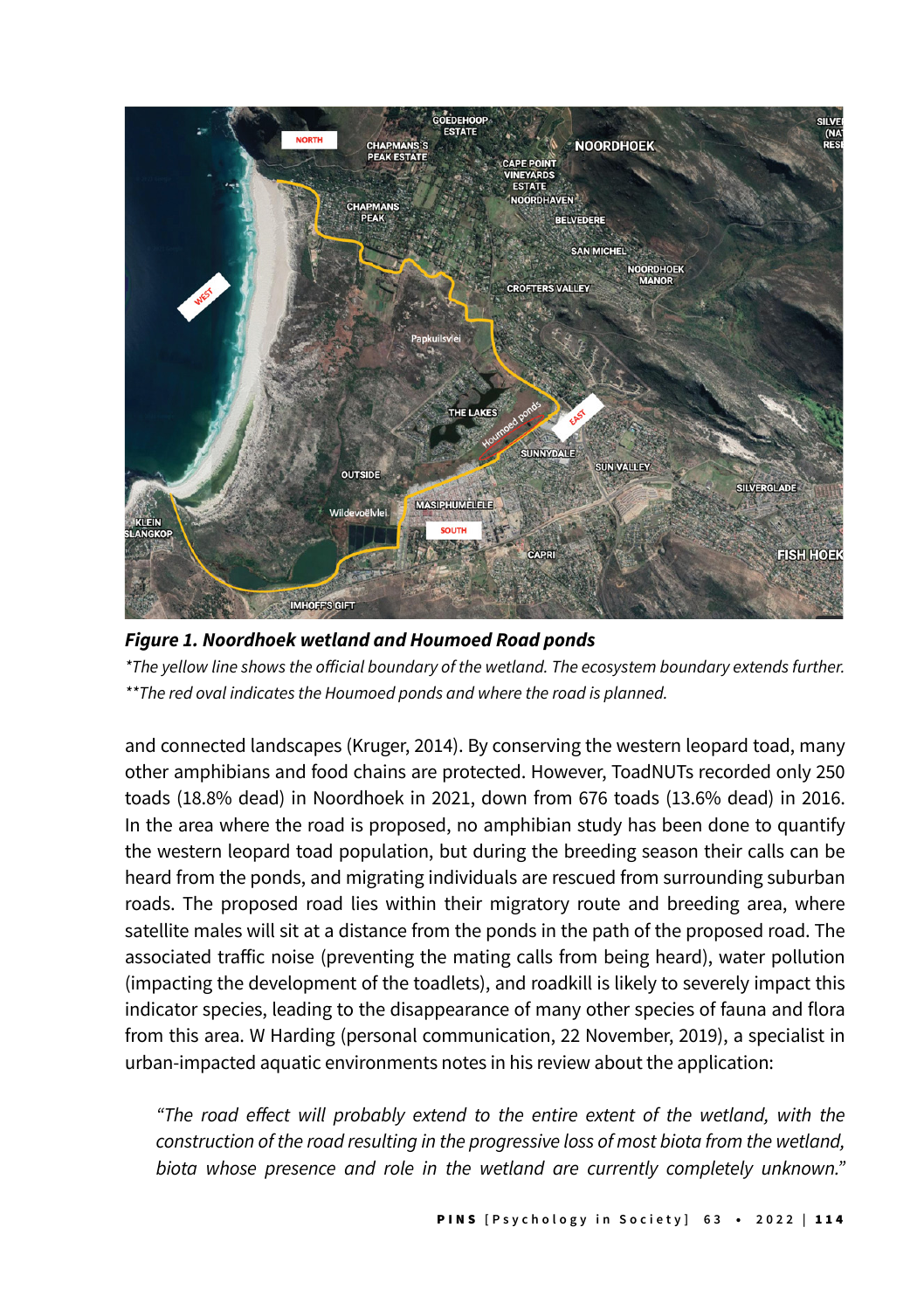Houmoed will be constructed as a twenty-metre-wide road, designed to carry 1000 vehicles per hour at peak periods. This will be too dangerous for volunteers to navigate. Usually, the volunteers carry toads across roads during the migration, slow traffic at night, count dead and live toads, install toad savers in swimming pools, do education outreach, and participate in development applications. Kruger (2014) found that toad volunteers displayed passion (for the environment), emotional engagement, the achievement of purpose, thrill/excitement, and a sense of directly saving lives. Measey et al (2019) referred to this as "a powerful Citizen Science campaign" where volunteer organisations such as ToadNUTs mobilise residents to save an endangered species. However, saving a species includes the protection of breeding habitats and migratory routes. The threats to the survival of this and many other species include residential and commercial development, agriculture and aquaculture, invasive species, and roads. The combined pressures of habitat loss and climate change events such as droughts have led to broad-based population decline (Measey & Tolley, 2011), and this road is likely to push this species into localised extinction.

The activists had to learn to navigate the Houmoed public participation process over the years, often with assistance from experts. The activists had to read, analyse, summarise, prepare comments on, and evaluate thousands of pages of reports from experts on fauna, fresh water, traffic, and other aspects of the environment. Cumulatively, thousands of hours have been spent on these processes over the past five years (ongoing). This suggests a process that is inherently exclusionary and unfair, as very few people have the capacity to participate at this level. The process is a rigid procedure often shaped around the desired outcome and inherently anthropocentric (Bond et al, 2021). This process is the antithesis of what Cullinan (2003) calls the principle of "subsidiarity", which holds that decisions should be taken by the community that is most directly affected and most intimately concerned with the issue, unless there is a good reason not to. Because this approach is not followed in South Africa, vulnerable species fall through the cracks of environmental impact assessments (Simmonds et al, 2020) due to inadequate investment, insufficient scope, vested interests, and poor governance (Laurence et al, 2018). Environmental impact assessments are supposed to be the frontline of environmental protection when it comes to development. If the impact on nature includes anything the government has pledged to protect, such as endangered species, the development should technically be halted or redesigned to avoid the impact. But environmental impact assessments rarely prevent catastrophic projects in South Africa (Little, 2019).

The main human communities to be impacted by Houmoed include Masiphumelele, Lake Michelle, Milkwood Park (Sunnydale), Noordhoek, and Kommetjie. These communities are mainly fragmented due to inequality. Few people from the wealthier communities seem to venture into the wetland due to fear (snakes, crime, snares), lack of footpaths, and perhaps a lack of connection to wild nature (Sonti et al, 2020). Masiphumelele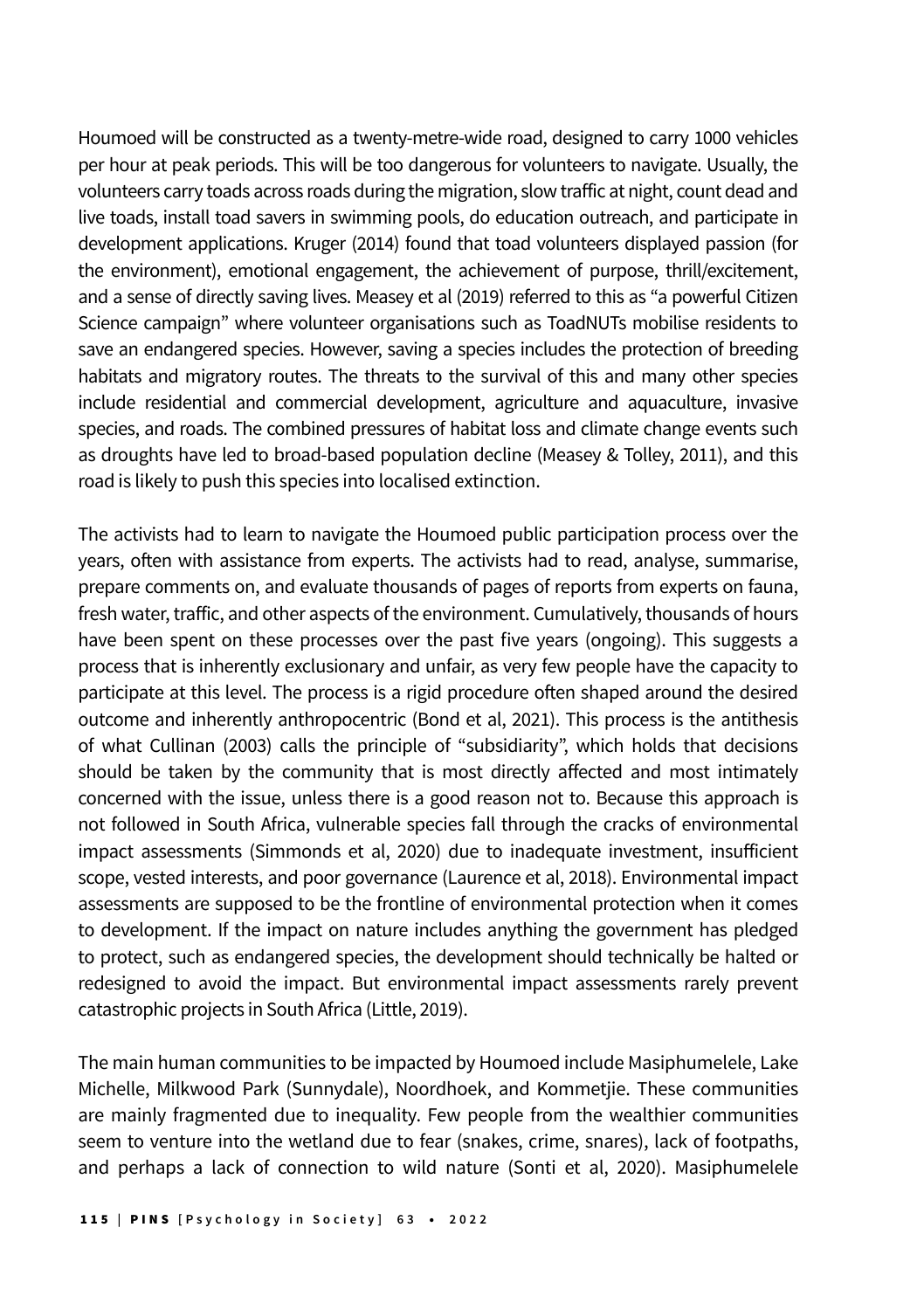(formerly known as "Site Five") is situated in the south and has a high rate of HIV-positive and unemployed residents. Their dire circumstances have been brought to the attention of the SA Human Rights Commission and the Office of the Public Protector (Hoffman, 2021). An illegal extension of Masiphumelele comprises a community living in raised shacks among the wet reed beds of the wetland. The 2011 Census reported that 49% of the shacks in ward 69 (which includes Noordhoek and Masiphumelele) were headed by children under 18 years of age.

The activists found that the residents of Lake Michelle, a gated community built within the wetland during the 1980s, had a vested interest in their specific area but little concern for the broader wetland. Numerous attempts by the activists to engage them in efforts to protect the wetland and toads were ignored. Many residents of the middle-income suburb Milkwood Park (Sunnydale), on the southern edge of the wetland between the shopping malls and Masiphumelele, showed little connection to the wetland as it is not visible to most of them. There was some support for activism at the start of the process, but this dwindled over the years. This decline could be attributable to feelings of helplessness (Landry et al, 2018), compassion fatigue (Bride et al, 2007) and, more recently, fear of the cost of a High Court case against the City of Cape Town. Nevertheless, this community is likely to feel the greatest impact of the noise and air pollution from the road. Kommetjie, situated at the periphery of the wetland, is a high-income suburb that has seen high-end housing developments approved and experienced subsequent traffic issues. Kommetjie Road is still plagued by traffic jams despite its recent major upgrade and few Kommetjie residents supported the activists as most believed Houmoed would alleviate the traffic congestion. Noordhoek is a suburb with an equestrian subcommunity who use the wetland for horse riding, and is the location of the activist authors and the volunteer groups involved in this case study.

In February 2017, the activists received basic information about the planned Houmoed via e-mail (after registering as interested and affected parties). Four activists from three organisations, namely ToadNUTs, the Noordhoek Environmental Action Group, and the Milkwood Park Environmental Group, volunteered as interested and affected parties to represent the natural environment. Between 2017 and 2019 this process included the preparation and submission of a series of comments on the assessment reports, engagement with various communities, media releases and interviews, consultations with specialists, approaches to the authorities to undertake joint wetland and pond walks, and strategy workshops. On 22 November 2019, a notification was received by the Noordhoek Environmental Action Group that the competent authority (Department of Environmental Affairs and Development Planning) had granted environmental authorisation. An appeal against the environmental authorisation was lodged by ToadNUTs, the Noordhoek Environmental Action Group, and a group of residents on 29 January 2020 in terms of section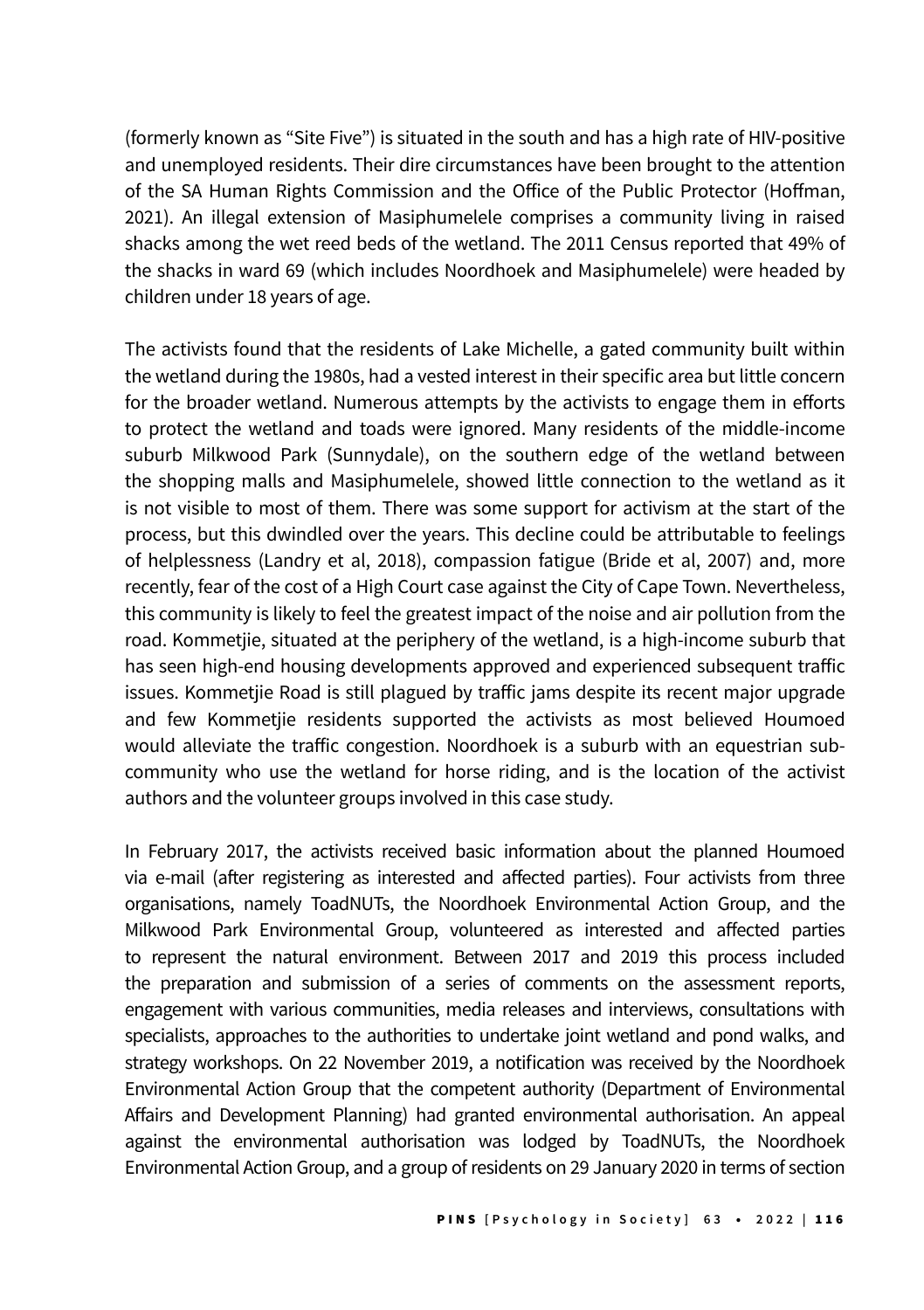43(2) of the National Environmental Management Act, 1009 (Act no. 107 of 1998). The appeal was dismissed eight months later on 18 September 2020 by the Minister of Local Government, Environmental Affairs and Development Planning. The activists then began a new cycle of fundraising, media exposure and community communication, and appointed a legal team for a High Court case against the City and the Western Cape MEC for Local Government.

## **Methods**

#### *Study design*

The study was a case study design (Miles, 2015), that drew on elements of participatory action research (Watkins & Shuman, 2008), community surveys (Coomes et al, 2020), observations (Anguera et al, 2018), and personal reflections (Schiffer, 2020). The case study aimed to position trans-species accompaniment as a process of contesting power (Miles, 2015).

#### *Sample and sampling*

For the community surveys, purposeful sampling was used to obtain informationrich cases with limited resources (Palinkas, 2015). Purposeful convenience sampling (Patton, 2002) was used for the paper and pencil survey of Masiphumelele residents. Interviewees were randomly approached in Masiphumelele and a sample of 34 was obtained. Purposeful criterion sampling (Patton, 2002) was used for car drivers who would potentially use the proposed road. Participants accessed the survey online through social community networks. A sample of 107 was obtained.

#### *Procedure*

There was an expectation during the application that the road would be a panacea for all social, environmental, and developmental issues. The surveys therefore aimed to explore these claims and assumptions and foreground the participatory injustice in our comments on the public participation reports. Participatory action research and community surveys were conducted during the public participation process. There was a need to include the missing voices of the communities that would be impacted (positively and/or negatively) by the development. First, the authors conducted the online survey to understand whether car drivers ( $N = 107$ ), who stood to benefit from the road in the short term, had any environmental concerns regarding the development. The questionnaire items were determined by the activists based on a range of discussions and the perceived gaps identified in the environmental impact assessment reports. Participants were asked to agree or disagree with a range of statements (for example, the road will increase traffic / the same amount of traffic will be spread evenly / traffic lights will be needed to assist with flow) and were invited to explain their answers.

Second, a paper and pencil survey followed when the activists realised that the voices of Masiphumelele residents were largely missing. Participants ( $N = 34$ ) were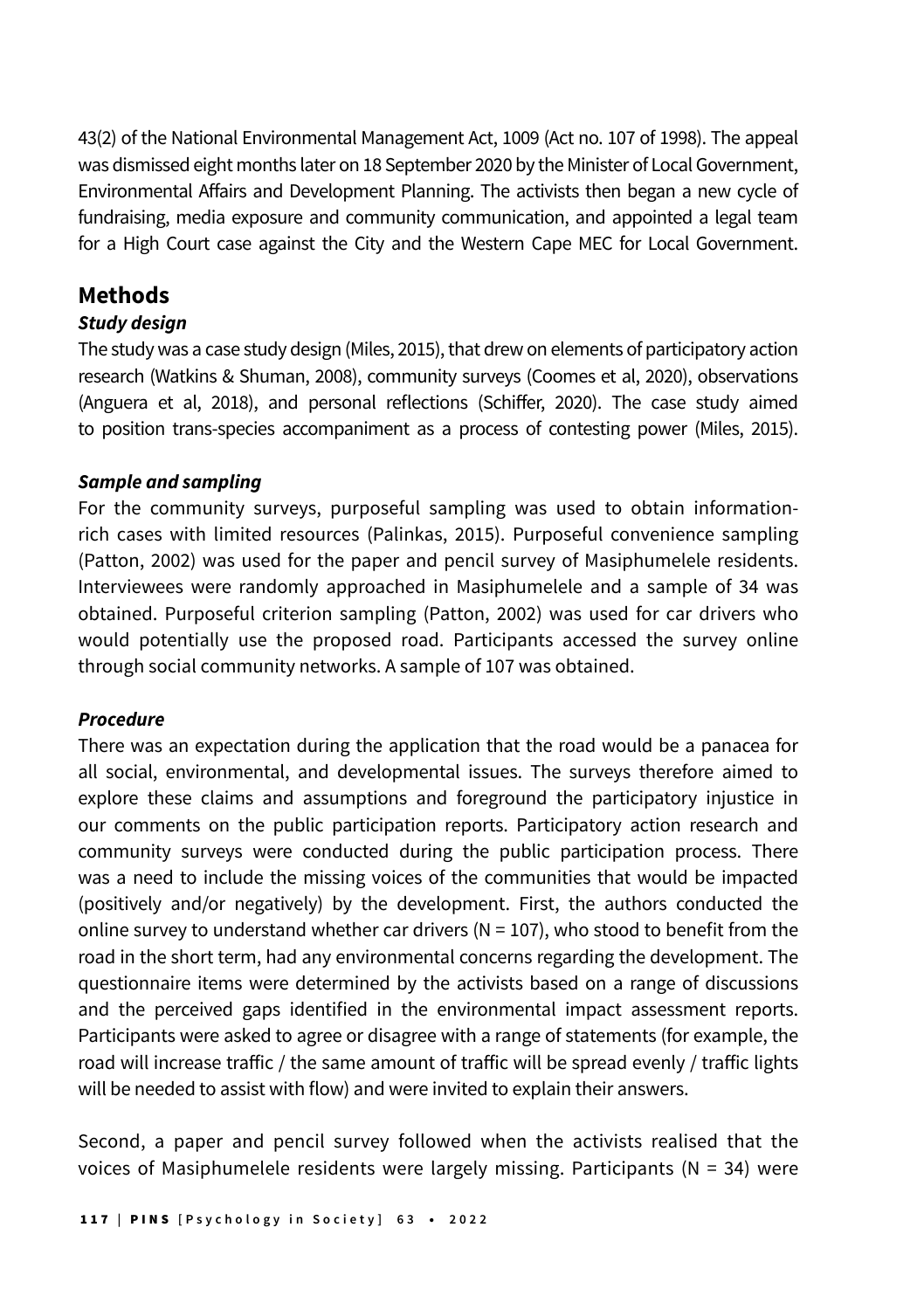asked open-ended questions about whether they were aware of the proposed road, and what they thought and felt about it. The items were generated by the activists and their understandability was checked with the interviewers. The interviewers were Masiphumelele residents who worked as teachers at a school in Masiphumelele. They were able to translate the questions if necessary, during their interviews.

The case study observations and reflections in this manuscript emerged through a series of workshops with the legal team and the activists as sense was made of the experiences, encounters with power structures, and accompaniment in preparation for the High Court case.

### *Analysis*

Descriptive statistics (Amrhein et al, 2019) in the form of percentages were used for the online survey data. Thematic analysis (Neuendorf, 2019) was used for the survey with residents in Masiphumelele and the qualitative reflections from the authors.

## **Positionality and reflexivity**

Accompaniment with a decolonial agenda requires critical reflection on how we might be benefitting from our privilege at the expense of others. It encourages the questioning of assumptions and representations of self and other that may unintentionally reinforce the structures that cause suffering (Watkins, 2019). Reflecting examines how one might be personally implicated in the very conditions that allow for cross-species oppression and exploitation.

Author 1 states: I do not accept anthropocentric values as a necessary model for my own life and the activism I am involved in. My worldview shifted approximately 10 years ago when I became vegan as an illustration of human de-privileging and nonhuman valuation. I value conservation and ecojustice underpinned by biophilia, place attachment, and distress as a personal response to the sixth mass extinction. I embrace a conflict model, working with power struggles locally and within communities that is central to my volunteering. I acknowledge that there is a degree of power relations and bias in my work. I am reminded of the words of Mary Watkins (2019: 38): "When we stand by someone who is experiencing great difficulty, we necessarily bring in who we are as a person and what we know about the issues and conditions that have contributed to their suffering". I acknowledge my positionality in relation to the inequality inherent in the public participation process and how my privilege and education have allowed me to participate in these processes.

The following vignette describes an experience that inspired Author 1 to become involved in protecting the endangered western leopard toad, Noordhoek wetlands and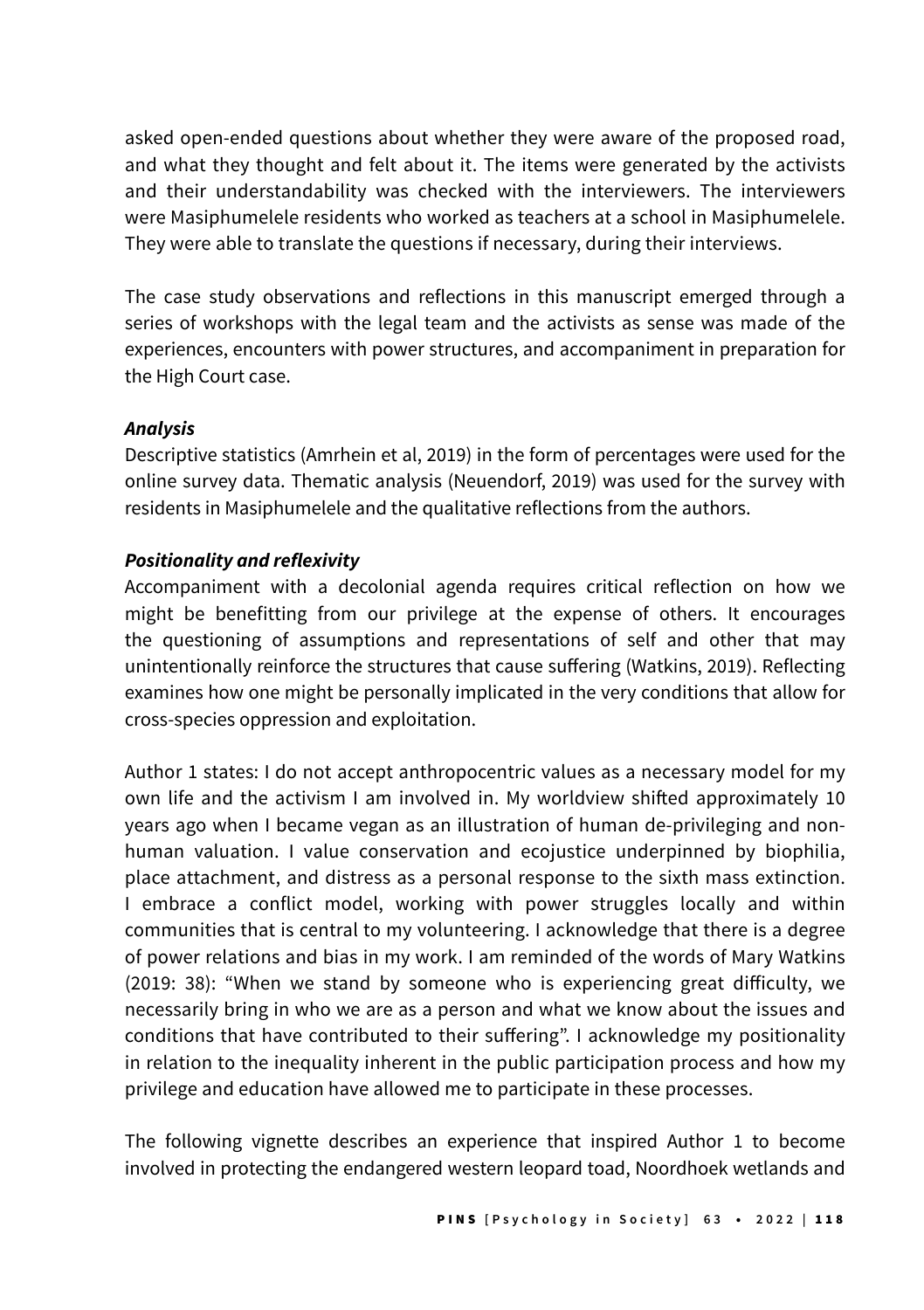join the Noordhoek Environmental Action Group:

"I was on one of my first toad patrols on a rainy winter night in Noordhoek. The toads were quiet on the main routes, so we decided to see if we could patrol in the ecoestate Lake Michelle, known to be a key breeding area during their migration. We had to use a lot of persuasion to get the security guard to allow us in. After a range of steps, we entered. It felt like driving through the aftermath of a bloody war. We counted one dead toad after another. At that moment it felt like extinction was happening right in front of me. As my heart started circling the shadow of my shame, I saw a toad that was still alive in the middle of the road. Suzie cautiously stopped an oncoming car so I could scoop up the toad and carry it to the other side towards safety. As I touched her cold beautiful body still filled with eggs, I noticed that she looked exhausted. Toads can travel kilometres to reach a breeding pond. But something was wrong. Her mouth was open, and I noticed some poison that had been excreted from her glands. At that moment I became aware of her dangling foot softly touching the side of my hand. She was in a liminal space between living and dying, and I was the witness. Her eyes were quickly losing their lustre. Another senseless death on a road in a heterotopian<sup>1</sup> "eco-estate". As I watched her slip into unconsciousness, I felt partially responsible for her death, and I couldn't help but wonder how many animals I might have accidentally killed while driving my car."

Author 2 states: I live what many may consider to be a life of suburban privilege in the leafy suburb of Noordhoek. I experience the many conveniences of my location but I have attempted to remain mindful of the needs of the original inhabitants of this land – porcupines, toads, birds, and insects, all endemic to the Cape Coastal region. My garden is purposely planted with endemic plants – the starting point for creating feeding opportunities for many insects and birds. We have constructed an eco-pool in which endangered western leopard toads now breed. I give talks to school children about the plight of the western leopard toad. I ask them: "Who knows what extinct means?" and many small arms are raised. "I know, I know," they call eagerly. "It means gone forever." And my heart breaks. And then I tell them that we may not be able to save the rhino, but we can save the western leopard toad. I explain with passion what they can do to make their small suburban patch more toad friendly. And I hope that this new generation will not give up so easily. I will not give up easily. ToadNUTs was formed in 2007 to save the western leopard toad from extinction. We tell ourselves "this animal will not go extinct on our watch" and year after year we pledge our faithful commitment to this species, and hope to assist several other species along the way.

<sup>4</sup> Heterotopia is a term first used by Michel Foucault (1966–1967) to describe worlds within worlds. For a good understanding of how this can be seen in South Africa, refer to Hook, D & Vrdoljak, M (2001 **Fear and loathing in northern Johannesburg: The security park as heterotopia**.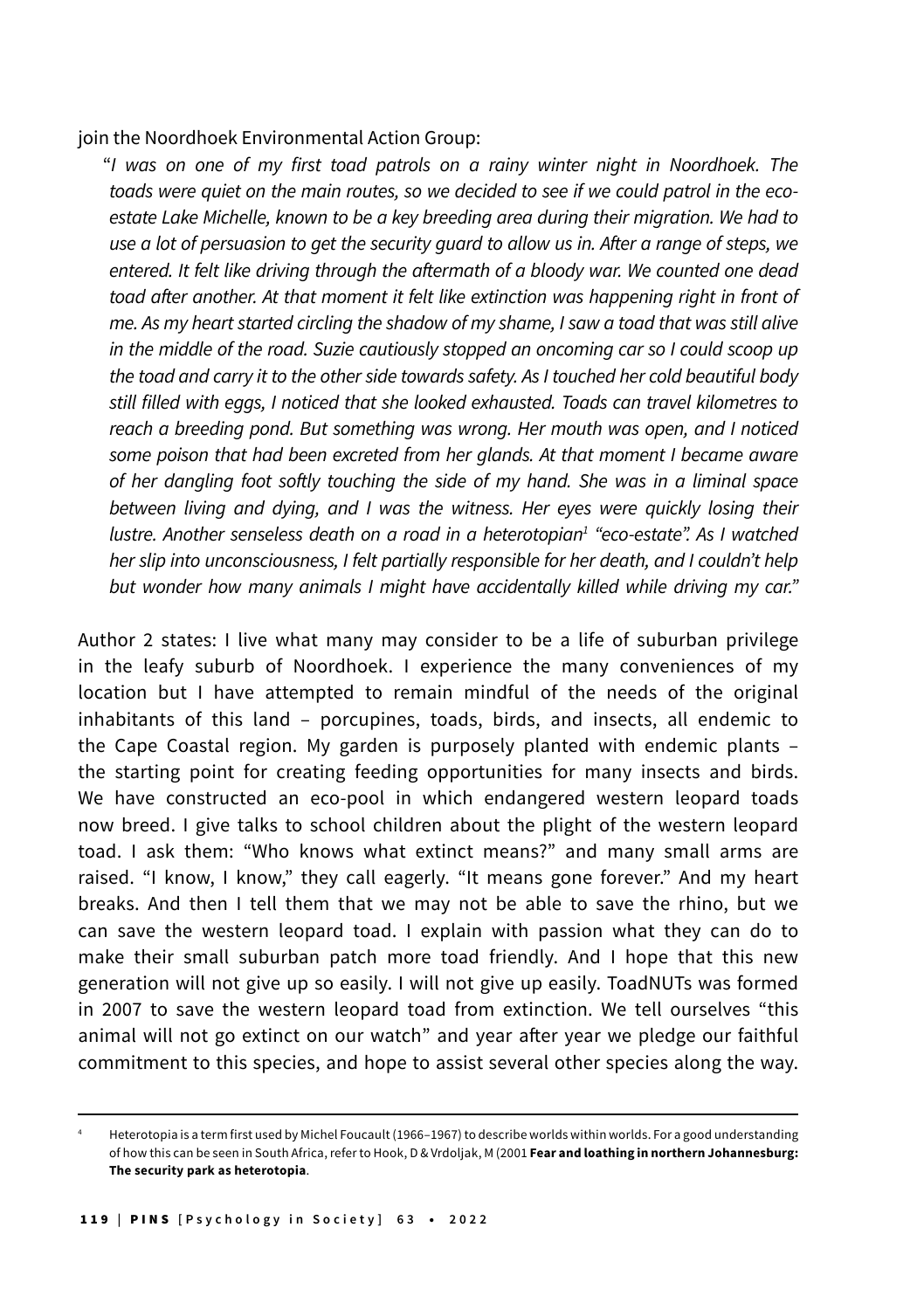# **Findings**

The findings describe the experience of contesting power in public participatory spaces as a form of trans-species accompaniment, and the generation of emotive knowledge as part of ecojustice.

The primary goal of the community activism was to contest power during the public participation process as a form of trans-species accompaniment. The activists sought to advocate for the right of the endangered western leopard toad to biological viability, and for the conservation of their breeding ponds and wetland habitat as the authorities did not fully consider the impact of the road on the toads. This shaped the interactions with the public participation process, authorities, and court papers. The activists repeatedly requested that a study of anuran amphibians, (the group to which the western leopard toad belongs) should be done as part of this process rather than after approval was granted, as recommended by the environmental assessment practitioner. Such a study would have provided the decision-makers with the necessary empirical information. The precautionary principle (Hickey & Walker, 1994) requires that if there is suspicion that a development activity will be detrimental to the natural environment, it should be abstained from rather than waiting for complete scientific proof of a risk. In other words, if there is uncertainty, the environment is given the benefit of the doubt. The environmental assessment practitioner chose not to conduct an amphibian study and to simply obtain a comment from an appointed anuran expert. This expert indicated hesitancy regarding the effectiveness of the proposed mitigation measures (mainly tunnels and barriers to direct toad movement), saying: "it would likely be fairly efficient at regulating the safe movements of western leopard toads in this area." No mitigation was proposed for the impact of noise which would impact breeding behaviour.

The activists sought ecojustice through holding the authorities accountable for their lack of institutional consciousness and ethics. The activists advocated for a biocentric approach to development in biodiverse areas where endangered species are found, rather than treating citizens and species as passive receptors of imposed developments with public participation reduced to a tick box exercise rather than a consultative process. The authorities cited section 2(2) of the National Environmental Management Act as their guiding principle: "to place people and their needs at the forefront of its concern, and serve their physical, psychological, developmental, cultural and social interest equitably". In response, the activists pointed out that extinctions and environmental collapse will impact future generations, and therefore seeking ecological justice is aligned with section 2(2) of the National Environmental Management Act. Furthermore, the activists aimed to hold the City of Cape Town ethically accountable for appointing an environmental assessment practitioner who was also a director of the construction company awarded the contract for the Kommetjie Road upgrade, of which Houmoed would initially have been a temporary bypass road. The practitioner failed to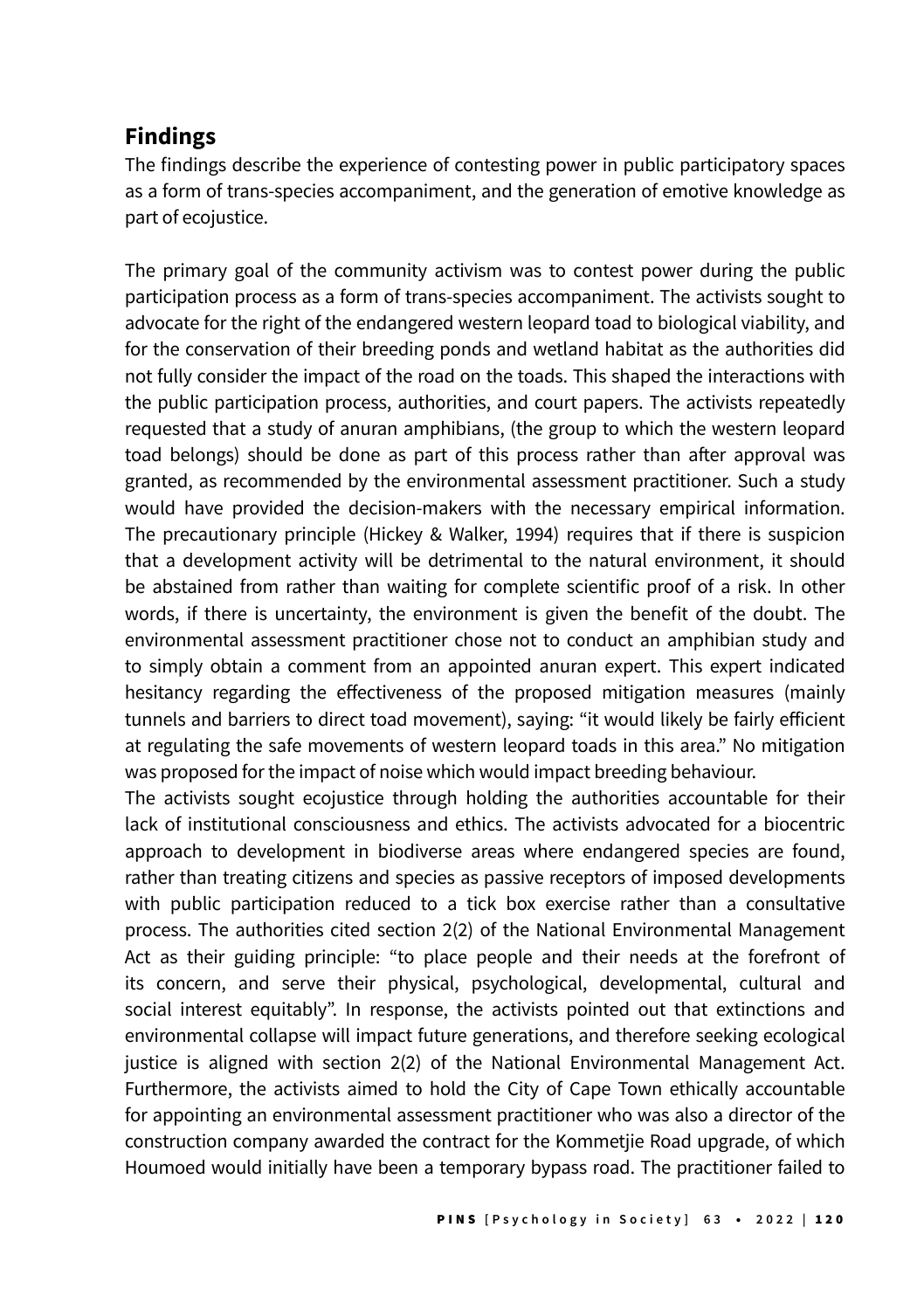declare this potential conflict of interest as was required in terms of regulation 13(1)(f) of the Environmental Impact Assessment Regulation, 2014, promulgated in terms of the National Environmental Management Act 107 of 1998.

The activists also aimed to address the participatory injustice. At first the notion of a public participation process gave the sense that citizens could contribute towards development decisions that would impact their lives, the natural environment, the sense of place, and future generations. However, the process served as a façade for decision-making, as the public had no ability to exert social influence, political power, and ecojustice, or access the necessary resources to guide development towards biocentricity. The façade was revealed when the environmental assessment practitioner and a City official told residents early in the participation process that "the road would go ahead" (confirmed in two supplementary affidavits), demonstrating public disempowerment (van Vlaenderen, 2001). This is just one example of participatory injustice where the desired development outcome was prioritised over its negative impacts on the wetlands, toads, residents of Masiphumelele (prioritising roads over the provision of basic services), Kommetjie residents (encouraging and justifying further development and increased traffic), and Noordhoek and Milkwood Park residents (quality of life, sense of place, extinction of toads, and loss of biodiversity).

The availability of resources was unequal in that the City had funds from residential taxes to employ a host of specialists with skills and time, whereas the activists had to fundraise to employ specialists; work after hours or on weekends; and were overwhelmed by the level of technicality involved. Once funding was secured from donations and fundraising events (school concerts, raffles, and cooking classes) it proved difficult to find specialists, most of whom were contractually employed by the City and therefore reluctant to assist. The authorities proceeded to dismiss the two specialists' reports and the comments of the activists. It was clear that this was not an equal process. For communities such as Masiphumelele, meaningful participation was impossible: thick technical documents had to be read, and procedural complexities such as the withdrawal of the application due to procedural issues made the process even more convoluted and challenging. The public participation process was intrinsically biased, unfair, and exclusionary.

The contesting of power by the activists included inviting some of the unheard voices into the process. Leonard (2013) noted that historically, the exclusion of black people from land for conservation has shaped the relationship between people and the environment. Death (2014) suggested that concern for environmental issues relates to privileged white people who do not have to deal with extreme poverty. The activists felt that these voices were largely missing from the participation process and therefore conducted participatory action research to contest the power narratives. Those that participated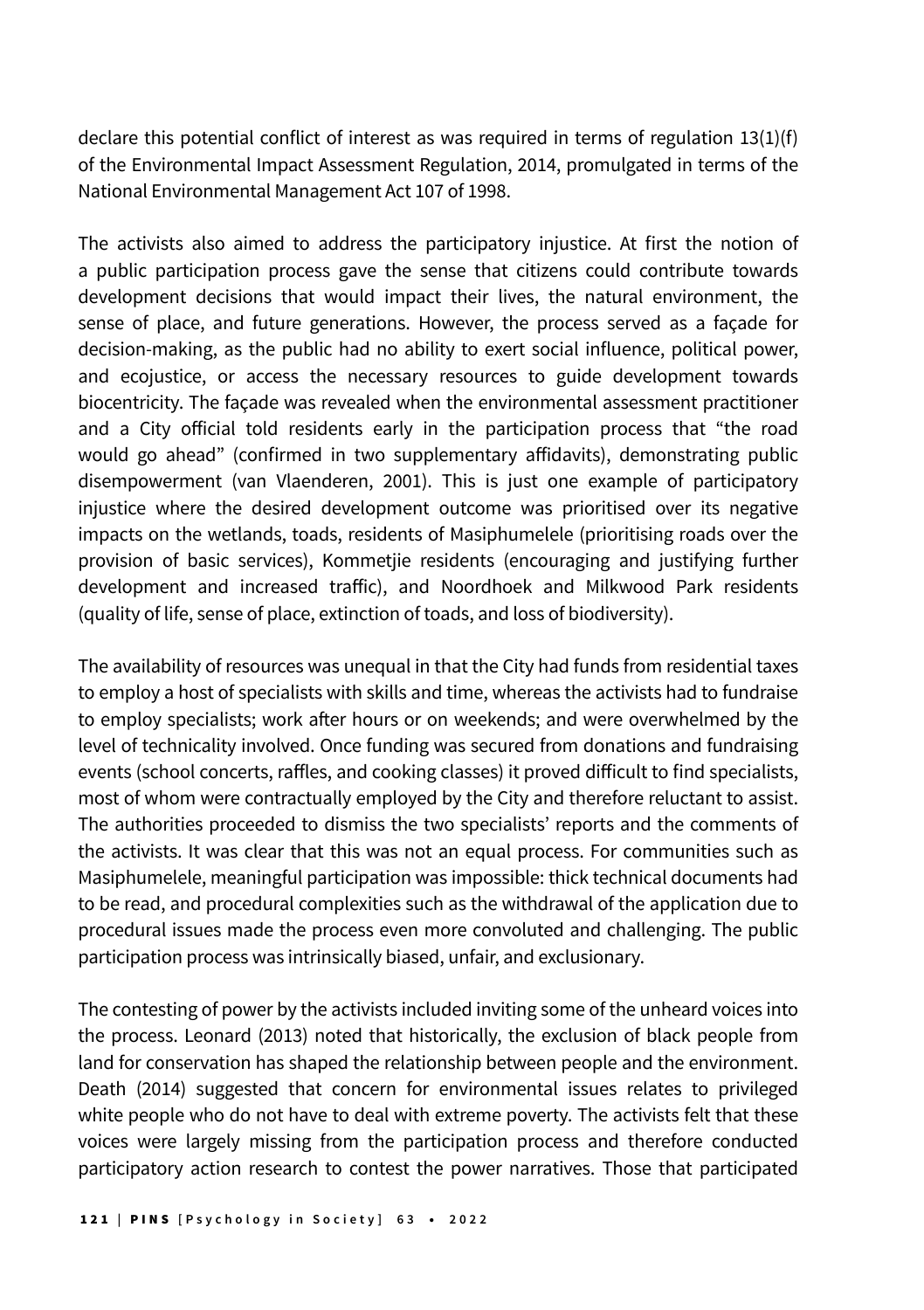in the online survey expressed a range of views. Some expressed biocentric values: "Disastrous. Wetlands are so important and are being reduced in size and this is another example of humans pushing their way into nature. It should not be allowed." Others expressed ambivalence as they struggled to prioritise the natural environment over their own challenges: "I am in two minds. On the one hand I want the wetlands to stay undisturbed and on the other hand I experience the traffic [congestion] on Kommetjie Road every morning and I do think the proposed road can [solve] a lot of problems." Those in favour of Houmoed believed it would solve the traffic problems or were confused about Houmoed Phase 2, which has different impacts and is not the subject of this paper: "It will alleviate a lot of traffic issues. The wetlands have already been built on with The Lakes developments." Table 1 presents the results from this study.

| THEME                 | <b>FINDING</b>                                                                                                                                                                             |  |
|-----------------------|--------------------------------------------------------------------------------------------------------------------------------------------------------------------------------------------|--|
| Breeding ponds        | 64% felt that roads always create problems for wildlife and this<br>٠<br>road will do the same                                                                                             |  |
|                       | 23% felt that engineers will prevent damage to the ponds – traffic<br>٠<br>flow is as important as wildlife                                                                                |  |
| <b>Traffic</b>        | 42% felt that the road would just shift traffic problems to other<br>areas                                                                                                                 |  |
|                       | 34% felt that the same amount of traffic spread evenly over more<br>٠<br>roads would mean less congestion                                                                                  |  |
|                       | 23% felt that traffic lights would be needed<br>٠                                                                                                                                          |  |
| Unintended<br>impacts | 57% felt that the road would potentially increase crime, wetland<br>٠<br>fires, and informal settlement in the remaining wetland<br>16% believed there would be no unintended impacts<br>٠ |  |

**Table 1: Car driver study results**

The activists speculated that the authorities were using Masiphumelele as a veiled reason to argue for the necessity and desirability of the road. The responding statement by the transport department acknowledged that several other available road reserves could be formalised to address traffic congestion, such as "opening up the left turn down Sunnydale Road off Kommetjie Road in order to bypass the fourway stop as an example." However, they said these would require the buy-in of the community (primarily white residents). It seemed clear that injustice towards toads, the wetland, and residents of Masiphumelele were lesser concerns. This pointed towards unequal rights and a biased view of desirability. Three main themes emerged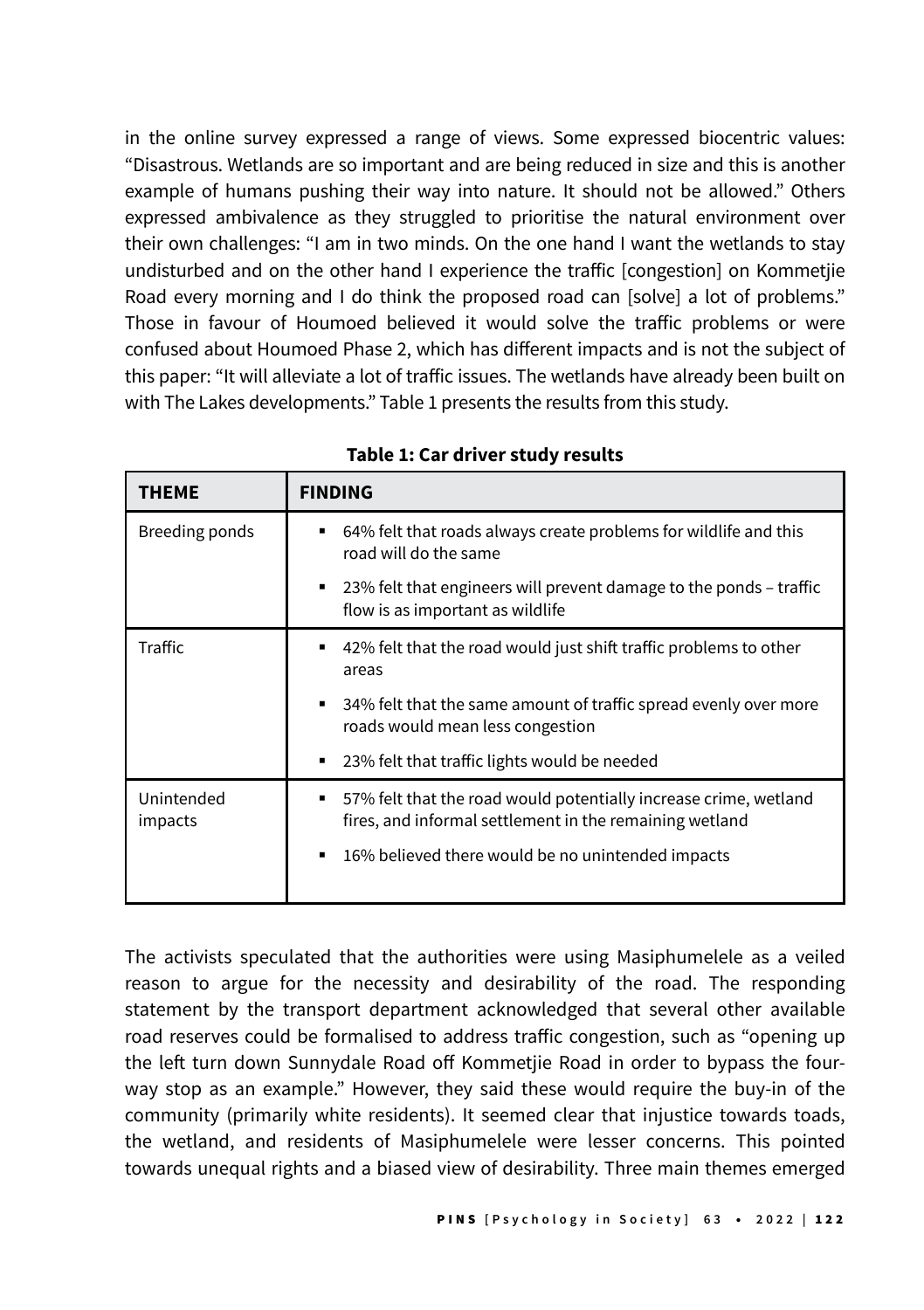(Table 2) from the survey with Masiphumelele residents: procedural exclusion; institutional betrayal; and personal impacts.

| <b>THEME</b>              | <b>FINDING</b>                                                                                                                                                  | <b>QUOTE</b>                                                                                                                                                                                                        |
|---------------------------|-----------------------------------------------------------------------------------------------------------------------------------------------------------------|---------------------------------------------------------------------------------------------------------------------------------------------------------------------------------------------------------------------|
| Procedural<br>exclusion   | 17 participants were not aware of<br>the road being proposed. Some<br>said they had received a pamphlet<br>but did not know what to do with<br>the information. | "The City should first confirm with the<br>community when making decisions<br>for our own community."                                                                                                               |
| Institutional<br>betrayal | Almost all participants ( $n = 30$ ) felt<br>that the money budgeted should<br>rather be allocated to housing in<br>Masiphumelele.                              | "Most of us we don't know anything<br>about the road and no one tells us<br>what's happening. They just tell us<br>that there is going to be a road which<br>we don't need. We need houses.<br>water, and toilets." |
| Personal<br>impacts       | Participants were afraid that the<br>road would negatively impact<br>safety.                                                                                    | "There's now gonna be a lot of cars<br>we don't know and our kids can be<br>stolen without a trace."                                                                                                                |

**Table 2: Masiphumelele study (n = 34)**

A sense of betrayal was shaped by the City of Cape Town and the environmental assessment practitioner who continuously used mitigation as a panacea for the development, creating a false sense of safety even though the road is diametrically opposed to micro-life and ecosystem health, putting biotic communities on the path to disruption and then extinction. The activists witnessed accelerated environmental degeneration caused by urban creep, environmentally damaging developments, the use of poisons, water pollution, and poaching in the wetland over the years.

The activists also experienced institutional betrayal as the ward councillor avoided direct involvement by telling them to "trust the process." The amphibian expert said that there was no point in the activists commissioning their own experts to contest power. When the activists persisted in employing their own experts, the views of these experts were indeed dismissed. Further attempts to silence the activists were made during their appeal against the environmental authorisation, where the mandate of the procedural expert employed by the activists was questioned, and the activists were instructed to obtain a mandate letter from each one of the approximately 200 individuals who had indicated their opposition to the road. This betrayal led to the experience of solastalgia from the awareness that this development is likely to be a tipping point for the species locally. Solastalgia is the distress produced by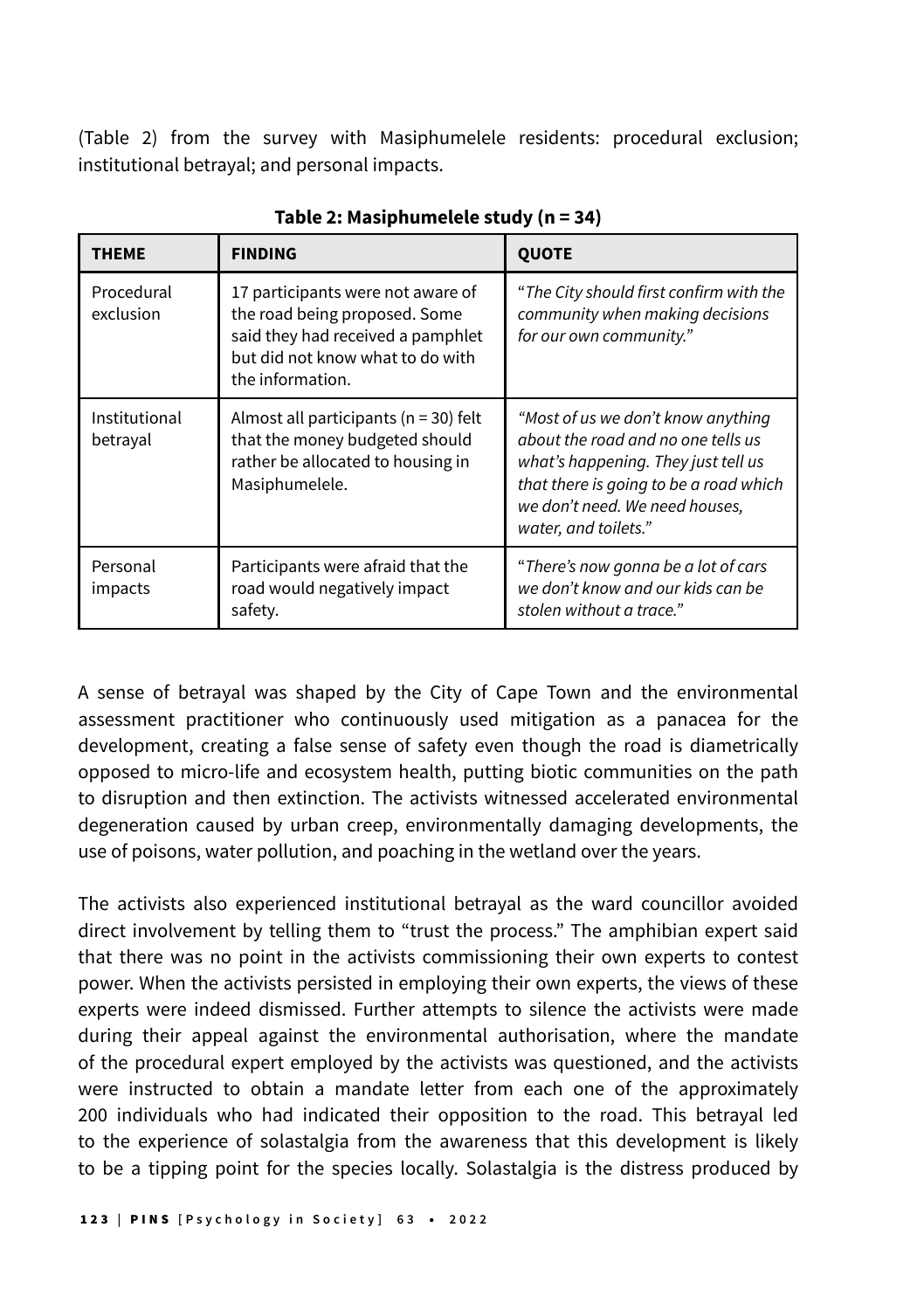environmental change impacting on people (Albrecht, 2005, 2016; Clayton, 2020). The activists' experienced incongruous emotions ranging from hope (Macy & Brown, 2014), nature affiliation (Kellert & Wilson, 1993), universalism and benevolence (Schwartz, 2006), and sense of place (Knez et al, 2018), but the betrayal by the authorities had a negative psychological impact on the activists (Wallis & Loy, 2021) that lead to grief (Lertzman, 2015), and anxiety about ecological destruction (Landry et al, 2018).

## **Discussion**

Efforts to protect species and ecosystems include the World Charter for Nature (adopted in 1982 by the United National World Commission on Environmental and Development), the 2010 Universal Declaration of the Rights of Mother Earth, the Bill of Rights Chapter Two of the South African Constitution (section 24, which recognises the right to protect the environment for the benefit of present and future generations), and institutions such as the Western Leopard Toad Conservation Committee. Unfortunately, these protocols had little impact in dealing with a development-centred city focused mainly on development for the privileged, and where endangered species fall through the cracks of environmental impact assessments (Simmonds et al, 2019) under the myth of human supremacy (Jensen, 2016). Little (2019), Senior Manager of Habitats at the Endangered Wildlife Trust, identified numerous weaknesses in environmental impact assessments, including a lack of procedural objectivity, lack of transparency in the selection of specialists and the inclusion of reports, inadequate peer review of specialist reports, lack of accounting for cumulative impacts, and corruption or collusion. It was in the face of these challenges that this paper described the activists accompanying the endangered western leopard toad through the public participation process of the environmental impact assessment for Houmoed, and the subsequent High Court case.

The case study demonstrated how animal accompaniment includes the foregrounding of already privileged humans and the recognition of the rights of animals and other living beings to self-determination (Bradshaw, 2019), including the right to water and a natural, noise-free habitat for biological viability. Accompaniment asks for participative biocentrism that acknowledges the interdependence of all life on earth (Watkins, 2019), while conceding that just by being human, activists too contribute to the demise of nature and the extinction of species. This emphasises how part of the accompaniment process implies engaging in critical self-reflection about the privileged position of humans regarding the ability to challenge systems of oppression in society (Washington et al, 2018). The case study highlighted how human privilege is responsible for putting pressure on the survival of other species. Houmoed, once built, would constitute slow, persistent violence against the western leopard toad, occurring mostly out of sight and leading towards a silent extinction. The case study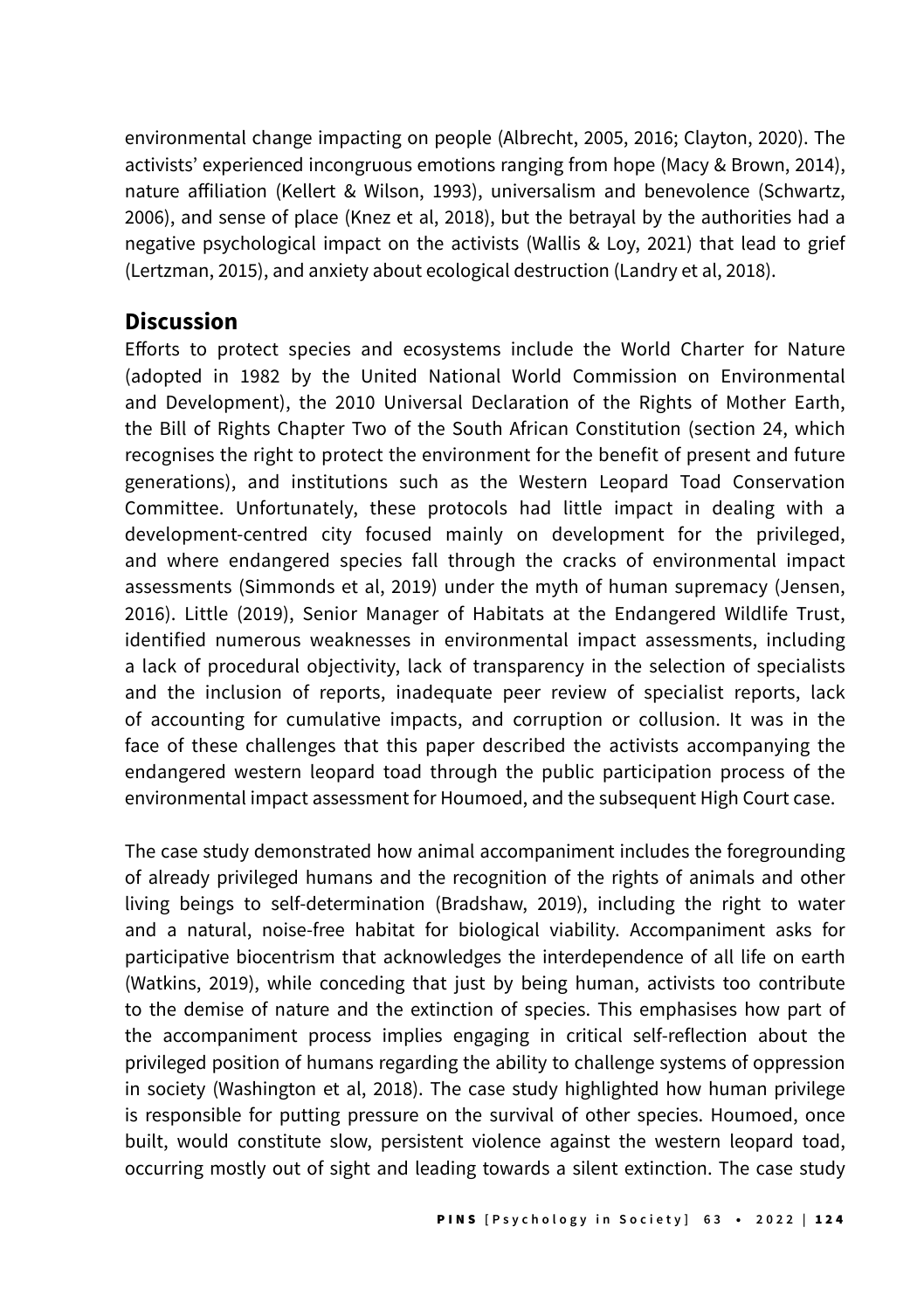further showed that ecojustice is inherently psychosocial because the damage suffered from environmental assaults is caused or exacerbated by inequities (Watkins, 2019). It confirmed that a society designed to promote the expansion of wealth is likely to exploit both other humans and the natural world (Fisher, 2013).

Nonhuman liberation and legal protection is needed for the survival of all species. According to Cullinan (2003: 175-176):

"Certain human interventions, such as consciously effecting radical alterations to Earth's climate, or destroying the habitat of another species to the extent that its extinction is inevitable, must not be capable of having legal legitimacy under human jurisprudence ... every human has a duty to resist practices that betray our most fundamental obligations to the Earth Community."

The activists aimed to challenge the anthropocentric interpretation of the public participation process and the National Environmental Management Act and questioned directives that aimed to dominate nature by treating nature and toads as objects to be managed rather than as living beings with rights. The case study explored injustice during the public participation process towards not only the toads but also the communities that would be impacted by the road. Participatory injustice was enabled through the weakening of environmental regulations, such as by convoluting the processes (e.g. withdrawing the application due to procedural issues, and then restarting it), and by the approval of ecologically injurious developments that are likely to cause the extinction of one or more species. Such tactics served to dilute environmental standards by discouraging public participation in the process (Leonard, 2018).

This case study contributed to existing knowledge by demonstrating trans-species accompaniment (Watkins, 2013) during public participation. It aimed to expand the understanding of trans-species accompaniment and liberation psychology to include amphibians and different ways to walk with them. The activists who literally walked with the toads across busy roads towards their breeding ponds, chose also to accompany them through a legal process by contesting power to avoid their extinction. The case study further contributed to the literature on how instruments such as the public participation process and environmental impact assessments undermine activism and seek to entrench the power of those already in institutional authority rather than enable true participation. It demonstrated that eco-distress is related not only to possible loss but also to a sense of institutional betrayal and participatory injustice, as experienced by the authors during the public participation process. The case study further showed how ecojustice can be foregrounded during the public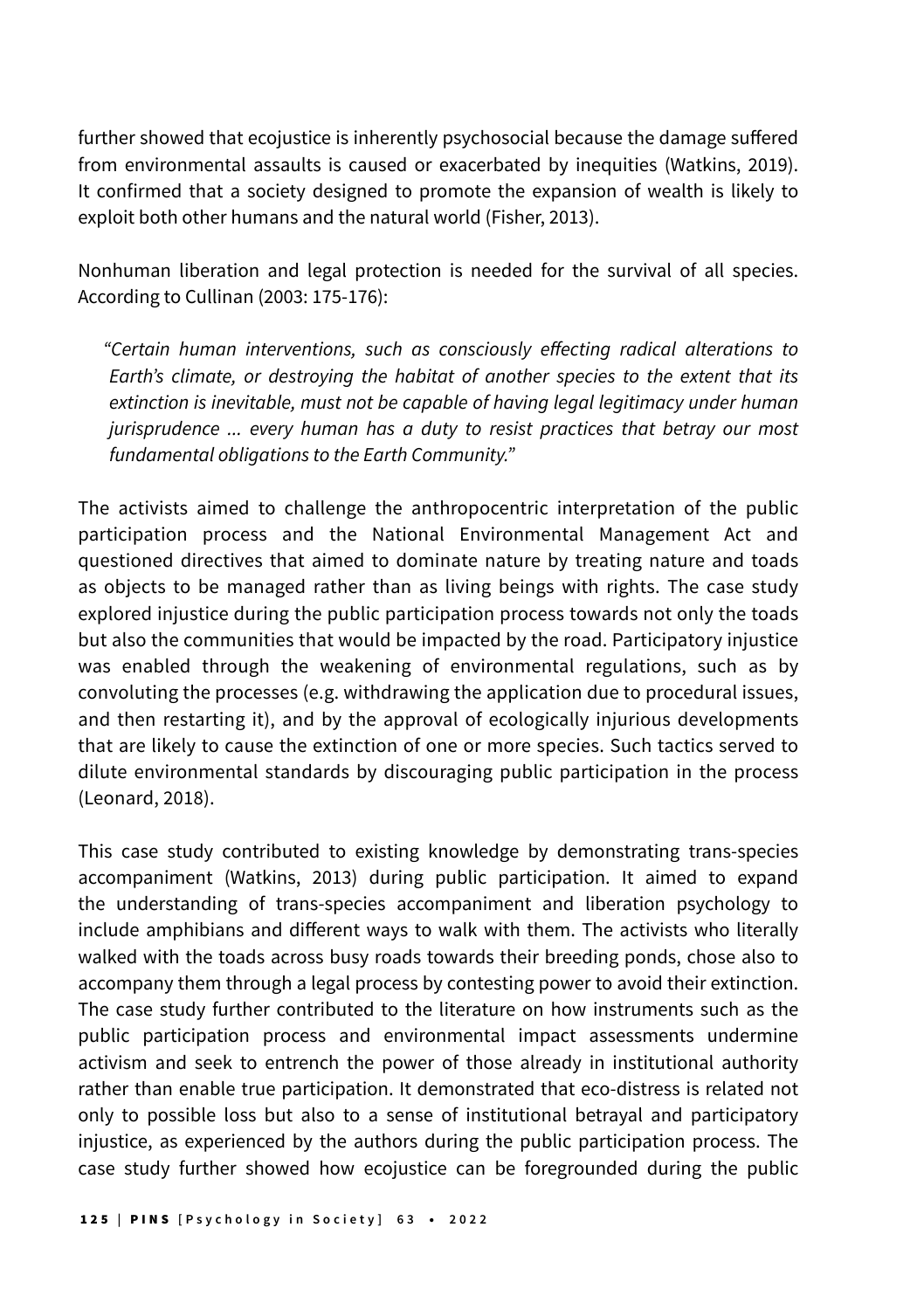participation process where internalised dominance over marginalised groups and species can be questioned. The process described activism to challenge the perpetual oppression of nature by humans. The case study also demonstrated accompaniment as an attempt to close the distance between the decision-makers and the human and ecological communities affected by their decisions. The activists attempted to restore the moral accountability that the layers of bureaucracy had obstructed.

Consideration of methodological limitations are required. A major critique of the case study method is that it is not suitable for generalisation (Stake, 1978). Although this case study might not represent a universal reflection, it aimed to further our understanding of the role of community activism in South Africa, and based on the identified enablers, barriers, and enactments, to provide a foundation for understanding the impact of environmental impact assessments. Furthermore, the participatory action research undertaken by the activists had several shortcomings. Due to limited time and funds available, the samples were too small to draw statistical conclusions. The main impediments to participation by Masiphumelele residents were that they had never heard of the proposed development or had other challenges to deal with. On reflection, the questionnaires could have been more exploratory and robust. Ethical challenges (Löfman et al, 2004) included the location of "power" where the activists owned the research and the participants were not necessarily invited to be part of the process from the beginning to the end to ensure an equal balance of power between the participants and activists.

Future research could explore the psychological impacts on activists when challenging power structures. It would also be beneficial to get a broader understanding of transspecies accompaniment such as the attempts to save chameleons in Knysna from development (Oosthuizen, 2018).

## **Conclusion**

To date the activists have undertaken fundraising and spent around R850 000 fighting the development of Houmoed. The grounds for the High Court judicial review include the compromised objectivity of the environmental assessment practitioner, failure to obtain a specialist anuran study, procedural complaints, failure to apply the precautionary principle, and failure to consider the cumulative impacts on the wetland. The case study demonstrated that accompaniment is likely to be a long, dedicated and stressful process. In this instance, it could lead to either the survival or the extinction of the endangered western leopard toad.

"Scraping topsoil, plants and the rich community of life off land and covering it with concrete is also an assault on our inner world. If we continue too long on this course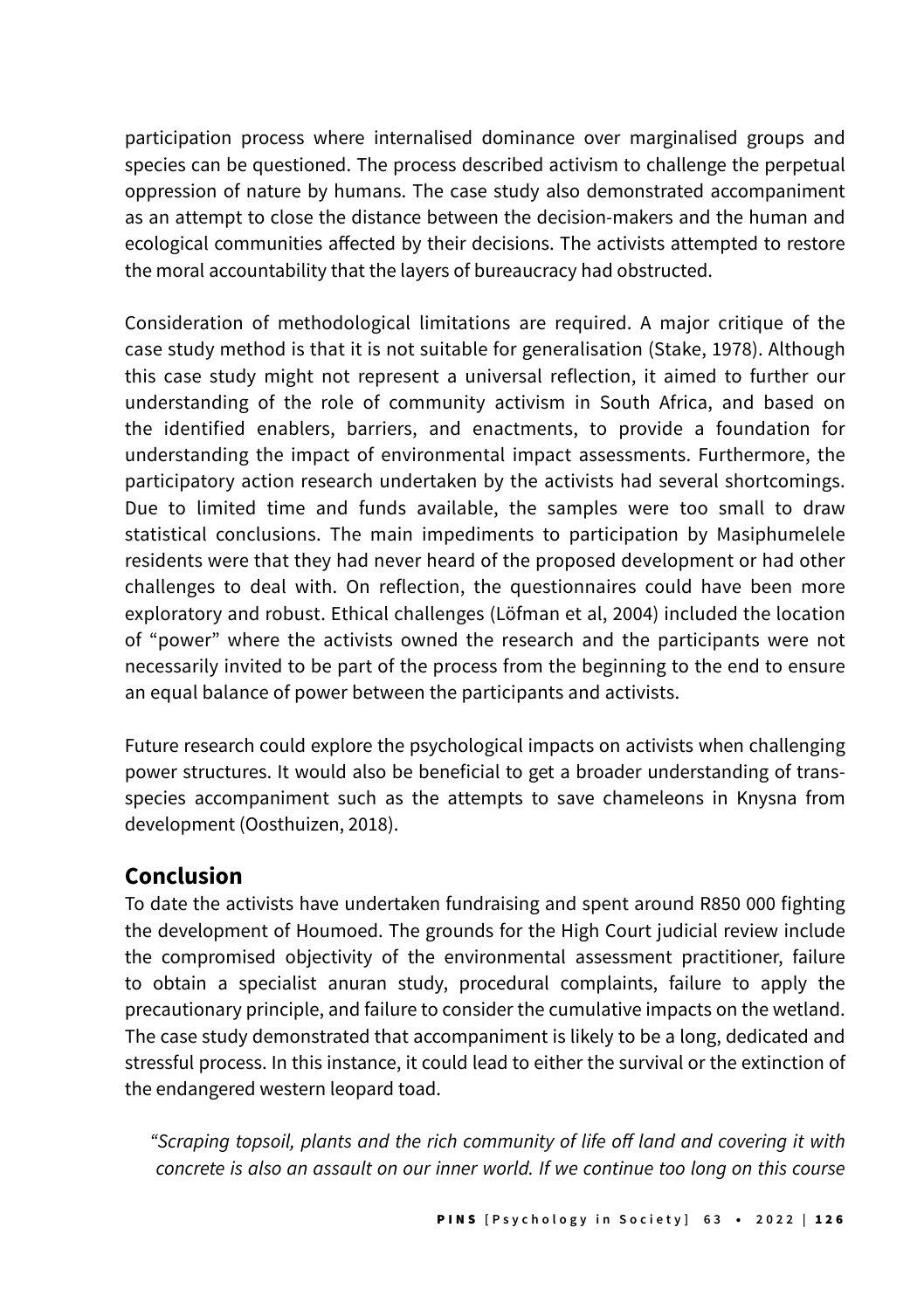our consciousness, and those of the generations who follow us, will no longer be shaped through interaction with the beauty, diversity, and sheer unexpectedness, of nature. Concrete parking lots breed parking lot minds – uniform, barren, predictable and devoid of any sacred or transcendental meaning. How many great works of art or literature do you suppose our parking lots will inspire? How many laws on our statute books are inspired by this outlook?" (Cullinan, 2003: 190).

# **References**

Alamgir, M, Campbell, M J, Sloan, S, Goosem, M, Clements, G R, Mahmoud, M I &

Laurance, W F (2017) Economic, socio-political and environmental risks of road development in the tropics. **Current Biology, 27(20)**, R1130-R1140. https://doi. org/10.1016/j.cub.2017.08.067

Albrecht, G A (2005) Solastalgia: A new concept in human health and identity. **Philosophy Activism Nature, 3**, 44-59.

Albrecht, G A (2016) Exiting the anthropocene and entering the symbiocene. **Minding Nature, 9(2)**, 12-16.

Amrhein, V, Trafimow, D & Greenland, S (2019) Inferential statistics as descriptive statistics: There is no replication crisis if we don't expect replication. **The American Statistician, 73(1)**, 262-270.

Anguera, M T, Portell, M, Chacon-Moscoso, S & Sanduvete-Chaves, S (2018) Indirect observation in everyday contexts: Concepts and methodological guidelines within a mixed methods framework. **Frontiers in Psychology, 9,** 13. [https://doi.org/10.3389/](about:blank) [fpsyg.2018.00013](about:blank)

Barnes, B (2009) Community 'participation', resistance and water wars. **Journal of Health Management, 11(1)**, 157-166.

Bond, A, Pope, J, Morrison-Saunders, A & Retief, F (2021) Taking an environmental ethics perspective to understand what we should expect from EIA in terms of biodiversity protection. **Environmental Impact Assessment Review, 86**, 106508. Bradshaw, G A (2019) Nonhuman animal accompaniment, In Watkins, M (ed) (2019) **Mutual accompaniment and the creation of the commons**. New Haven: Yale University Press.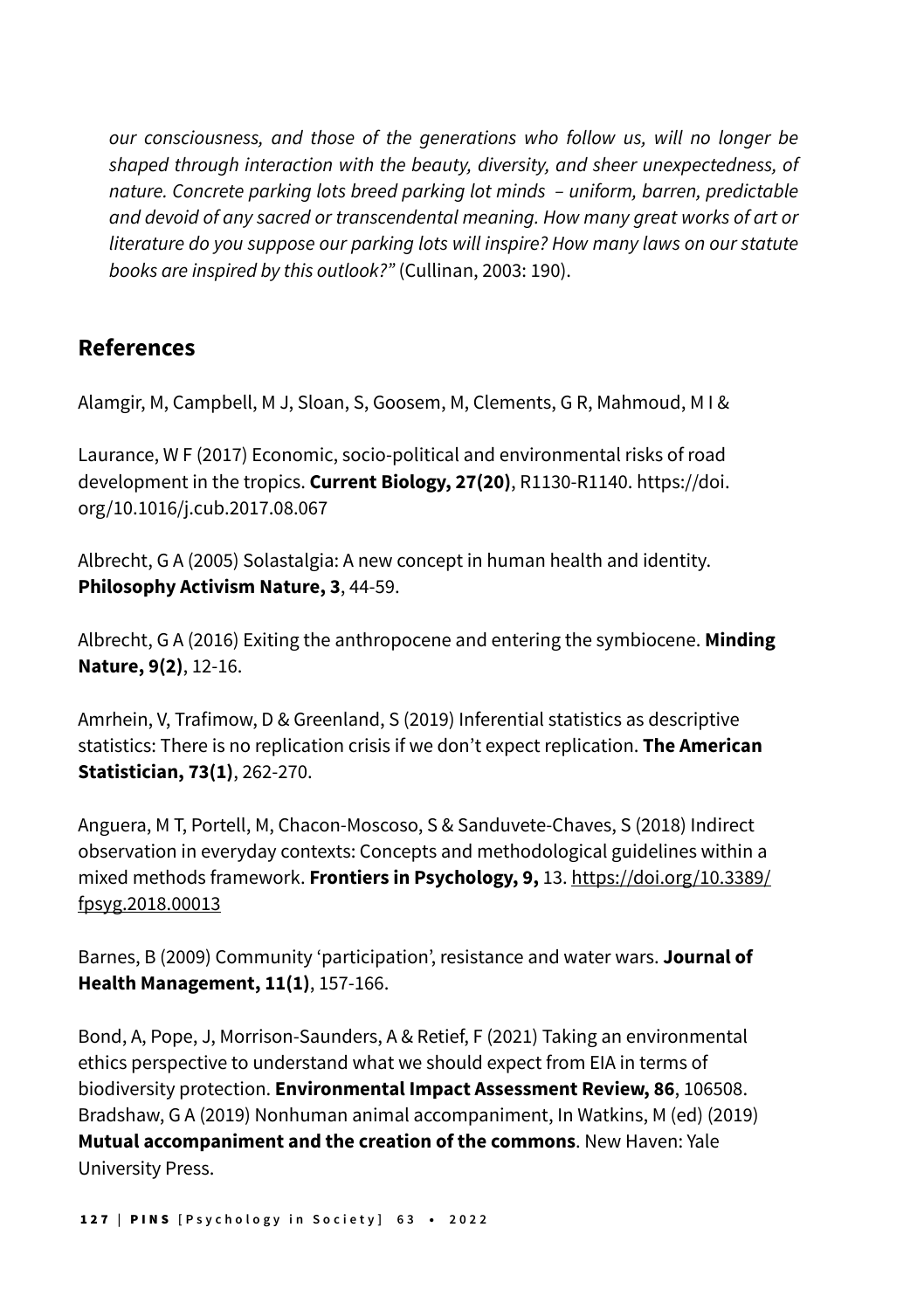Bride, B E, Radey M & Figley C R (2007) Measuring compassion fatigue. **Clinical Social Work, 35(3)**, 155-163.

Centre for Environmental Rights (Feb, 2020) Philippi Horticultural Area Food and Farming Campaign & Others v MEC for Local Government, Environmental Affairs and Development Planning: Western Cape. [https://cer.org.za/virtual-library/judgments/](about:blank) [high-courts/philippi-horticultural-area-food-farming-campaign-others-v-mec-for-local](about:blank)[government-environmental-affairs-and-development-planning-western-cape](about:blank)

Cooke, B & Kothari, U (2001) **Participation: The new tyranny?** London: Zed Books.

Coomes, O T, Takasaki, Y & Abizaid, C (2020) Impoverishment of local wild resources in western Amazonia: a large-scale community survey of local ecological knowledge. **Environmental Research Letters, 15(7)**, 074016. https://doi.org/10.1088/1748-9326/ ab83ad

Clayton, S (2020) Climate anxiety: Psychological responses to climate change. **Journal of Anxiety Disorders, 74**, 102263. doi.org/10.1016/j.janxdis.102263

Cullinan, C (2003) **Wild law: A manifesto for earth justice**. Cambridge, England: Green Books.

Death, C (2014) Environmental movements, climate change and consumption in South Africa. **Journal of Southern African Studies, 40(6)**, 1215-1234.

Farmer, P (2013) **To repair the world: Paul Farmer speaks to the next generation.** Berkeley: University of California Press.

Fios, F (2019) Building awareness of eco-centrism to protect the environment. **Journal of Physics, 1402(2)**, 022095. doi:10.1088/1742-6596/1402/2/022095.

Fisher, A. (2013) **Radical ecopsychology: Psychology in the service of life**. New York, NY: Suny Press.

Green, L (2020) **Rock, water, life: Ecology & humanities for a decolonial South Africa**. Johannesburg: Wits University Press.

Hickey, J & Walker, V R (1994) Refining the precautionary principle in international environmental law. **Virginia Environmental Law Journal, 14(3)**, 423-454.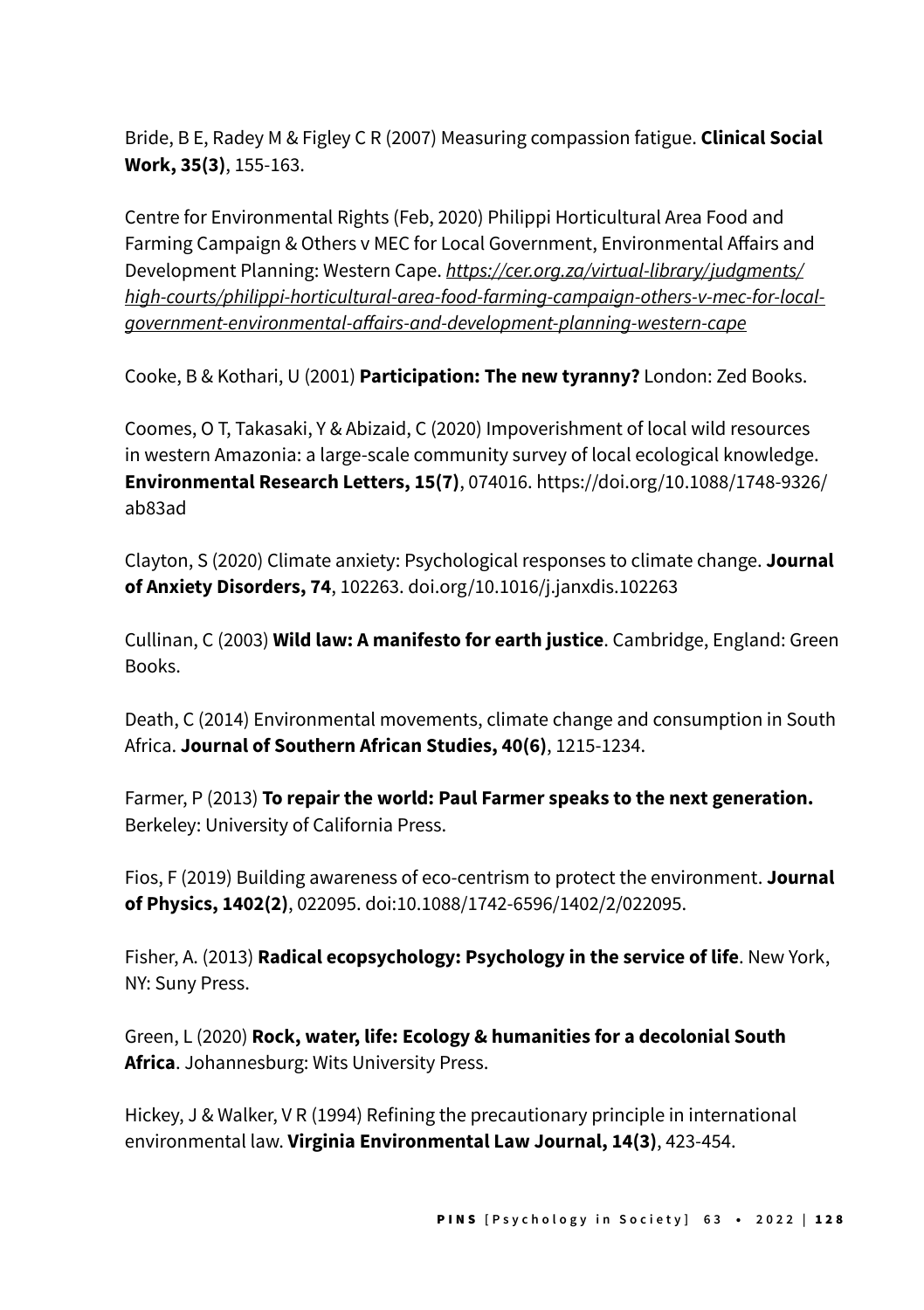Hoffman, P (2021) The inconvenient truth about Masiphumelele. [https://www.news24.](about:blank) [com/news24/columnists/guestcolumn/paul-hoffman-the-inconvenient-truth-about](about:blank)[masiphumelele-20210223](about:blank)

Hook, D W & Vrdoljak, M (2001) Fear and loathing in northern Johannesburg: The security park as heterotopia. **Psychology in Society, 27**, 61-83.

Human, L (2021) New data shows how badly polluted Cape Town's vleis are. [https://](about:blank) [www.groundup.org.za/article/zandvlei-opens-boating-after-sewage-scare/](about:blank)

Intergovernmental Panel on Climate Change (IPCC) (2021) Climate Change 2021: The physical science basis. [https://www.ipcc.ch/report/ar6/wg1/downloads/report/IPCC\\_](about:blank) [AR6\\_WGI\\_Full\\_Report.pdf](about:blank)

Jensen, D (2016) **The myth of human supremacy**. New York: Seven Stories Press.

Kellert, S R & Wilson, E O (1993) **The biophilia hypothesis**. Washington, DC: Island Press.

Knez, I, Butler, Å, Sang, Å O, Angman, E, Sarlöv-Herlin, I & Åkerskog, A (2018) Before and after a natural disaster: Disruption in emotion component of place-identity and wellbeing. **Journal of Environmental Psychology, 55**, 11-17.

Kong, X, Zhou, Z & Jiao, L (2021) Hotspots of land-use change in global biodiversity hotspots. **Resources, Conservation and Recycling, 174**, 105770. [https://doi.](about:blank) [org/10.1016/j.resconrec.2021.105770](about:blank)

Kopnina, H (2014) Environmental justice and biospheric egalitarianism: reflecting on a normative-philosophical view of human-nature relationship. **Earth Perspectives**, **1(1)**, 1-11.

Kopnina, H (2019) Anthropocentrism: Practical remedies needed. **Animal Sentience, 3(23)**, 37. Doi/10.51291/2377-7478.1392

Kretzmann, S (2019) Cape Town's rivers are open streams of sewage, yet the city is not spending its budget. [https://www.dailymaverick.co.za/article/2019-09-26-cape-towns](about:blank)[rivers-are-open-streams-of-sewage-yet-the-city-is-not-spending-its-budget/](about:blank)

Kruger, D J D (2014) **Frogs about town: Aspects of the ecology and conservation of frogs in urban habitats of South Africa**. Unpublished doctoral thesis. North-West University.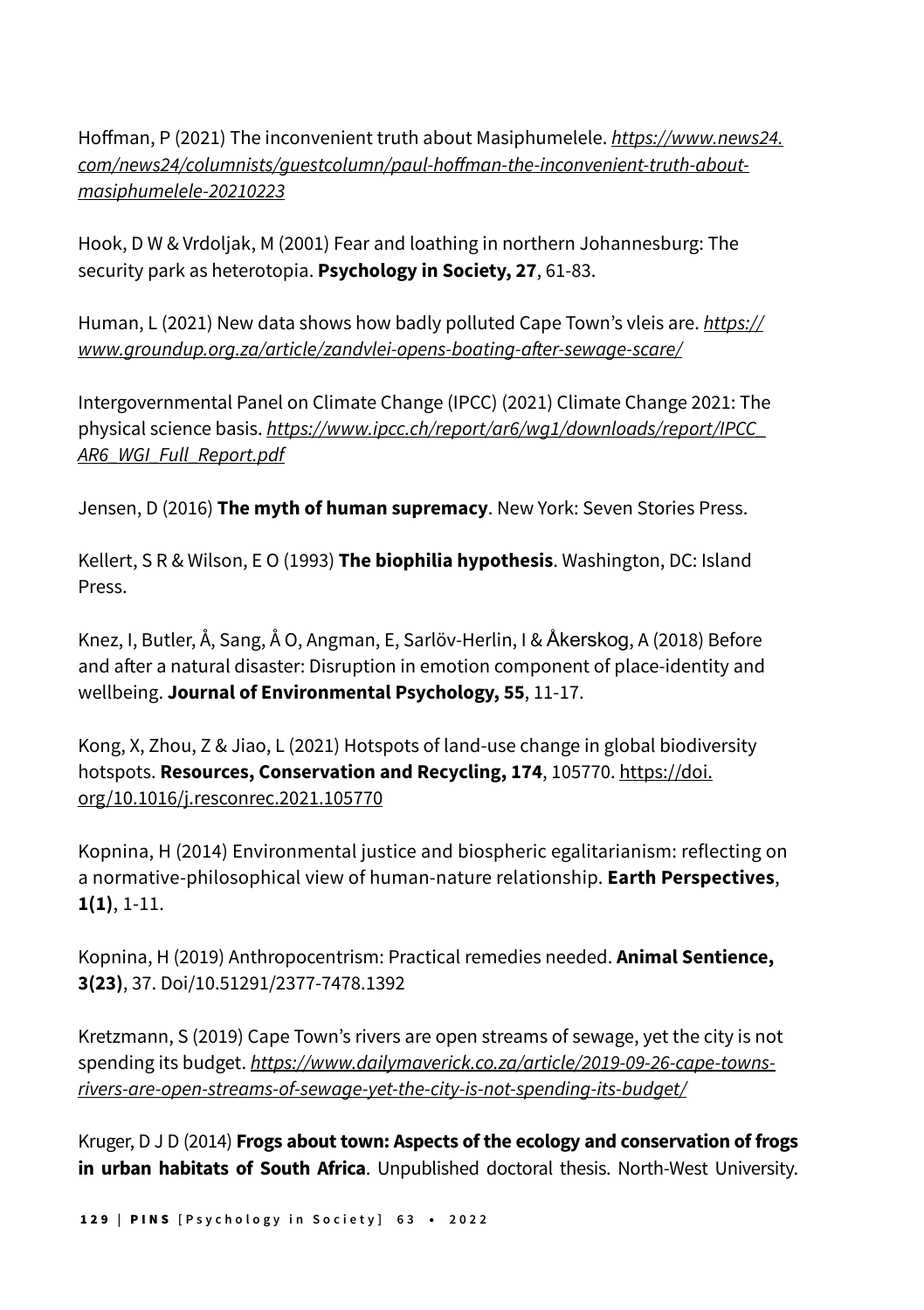Landry, N, Gifford, R, Milfont, T L, Weeks, A & Arnocky, S (2018) Learned helplessness moderates the relationship between environmental concern and behaviour. **Journal of Environmental Psychology, 55**, 18-22.

Laurence, W, Cook, J & Salt, D (Dec, 2018) Environmental impact assessment aren't protecting the environment. [https://ensia.com/voices/environmental-impact-assessment/](about:blank)

Leonard, L (2018) Bridging social and environmental risks: the potential for an emerging environmental justice framework in South Africa. **Journal of Contemporary African Studies, 36(1)**, 23-38.

Leonard, L (2013) The relationship between conservation agenda and environmental justice in post-apartheid South Africa: An analysis of Wessa KwaZulu-Natal and environmental justice advocates. **Southern African Review of Sociology, 44(3)**, 2-21.

Lertzman, R (2015) **Environmental melancholia: Psychoanalytic dimensions of engagement**. London: Routledge.

Little, I. (Sept, 2019) Environmental impact assessments are not saving our wildlife and wild spaces. Endangered Wildlife Trust. [https://www.ewt.org.za/sp-sept-2019](about:blank) [environmental-impact-assessments-are-not-saving-our-wildlife-and-wild-places/](about:blank)*.*

Löfman, P, Pelkonen, M & Pietilä, A M (2004) Ethical issues in participatory action research. **Scandinavian Journal of Caring Sciences, 18(3)**, 333-40.

Macy, J & Brown, M (2014) **Coming back to life**. Gabriola Island: New Society Publishers.

Meadows, D H (2008) **Thinking in systems: A primer**. London: Earthscan.

Measey, G J, Tarrant, J, Rebelo, A, Turner, A, Du Preez, L, Mokhatla, M & Conradie, W (2019) Has strategic planning made a difference to amphibian conservation research in South Africa? Bothalia-African Biodiversity & Conservation, 49(1), 1-13.

Measey, G J & Tolley, K A (2011) Investigating the cause of the disjunct distribution of Amietophrynus pantherinus, the endangered South African western leopard toad. **Conservation Genetics, 12(1)**, 61-70.

Miles, R (2015) Complexity, representation and practice: Case study as method and methodology. **Issues in Educational Research, 25(3)**, 309-318.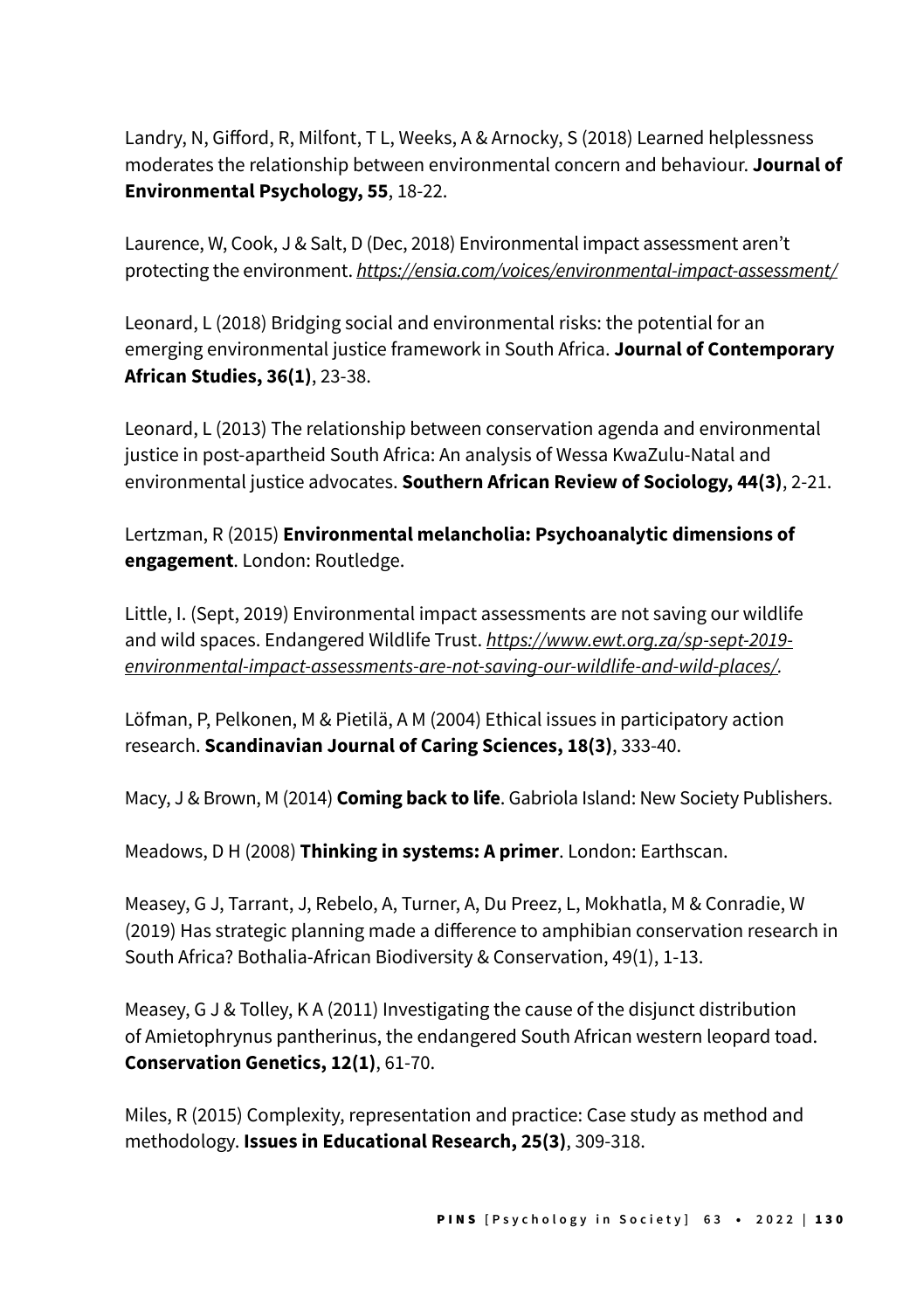Neuendorf, K A (2019) **Content analysis and thematic analysis**. In P. Brough (Ed), Advanced research methods for applied psychology: Design, analysis and reporting. New York: Routledge.

Olver, C (2019) **A house divided: The feud that took Cape Town to the brink**. South Africa: Jonathan Ball Publishers.

Oosthuizen, N (2018) Breeding project to save the Knysna dwarf chameleon. Africa Geographic. [https://africageographic.com/stories/breeding-project-save-knysna](about:blank)[dwarf-chameleon/](about:blank).

Palinkas, L A, Horwitz, S M, Green, C A, Wisdown, J P, Duan, N & Hoagwood, K (2015) Purposeful sampling for qualitative data collection and analysis in mixed method implementation research. **Administration and Policy in Mental Health, 42(5)**, 533-544.

Patton, M Q (2002) **Qualitative research and evaluation methods**. Thousand Oaks, CA: Sage Publications.

Payne, S (Sept, 2021) Sparks fly in provincial legislature in wake of report over alleged corruption by City of Cape Town. [https://www.dailymaverick.co.za/article/2021-09-03](about:blank) [sparks-fly-in-provincial-legislature-in-wake-of-report-over-alleged-corruption-by-city-of](about:blank)[cape-town/](about:blank)*.*

Rebelo, A G, Holmes, P M, Dorse, C & Wood, J (2011) Impacts of urbanization in a biodiversity hotspot: Conservation challenges in Metropolitan Cape Town. **South African Journal of Botany, 77(1)**, 20-35.

Rebelo, A G (2018) Extinct and threatened in Cape Town. iNaturalist: https://www. inaturalist.org/posts/17071-extinct-and-threatened-in-cape-town#summary*.*

Schiffer A (2020) Issues of power and representation: Adapting positionality and reflexivity in community-based design. **International Journal of Art & Design, 39(2)**, 418-429.

Schlosberg D (2004) Reconceiving environmental justice: Global movements and political theories. **Environmental Politics, 13(3)**, 517-540.

Schlosberg D (2007) **Defining environmental justice: Theories, movements, and nature**. Oxford, UK: Oxford University Press.